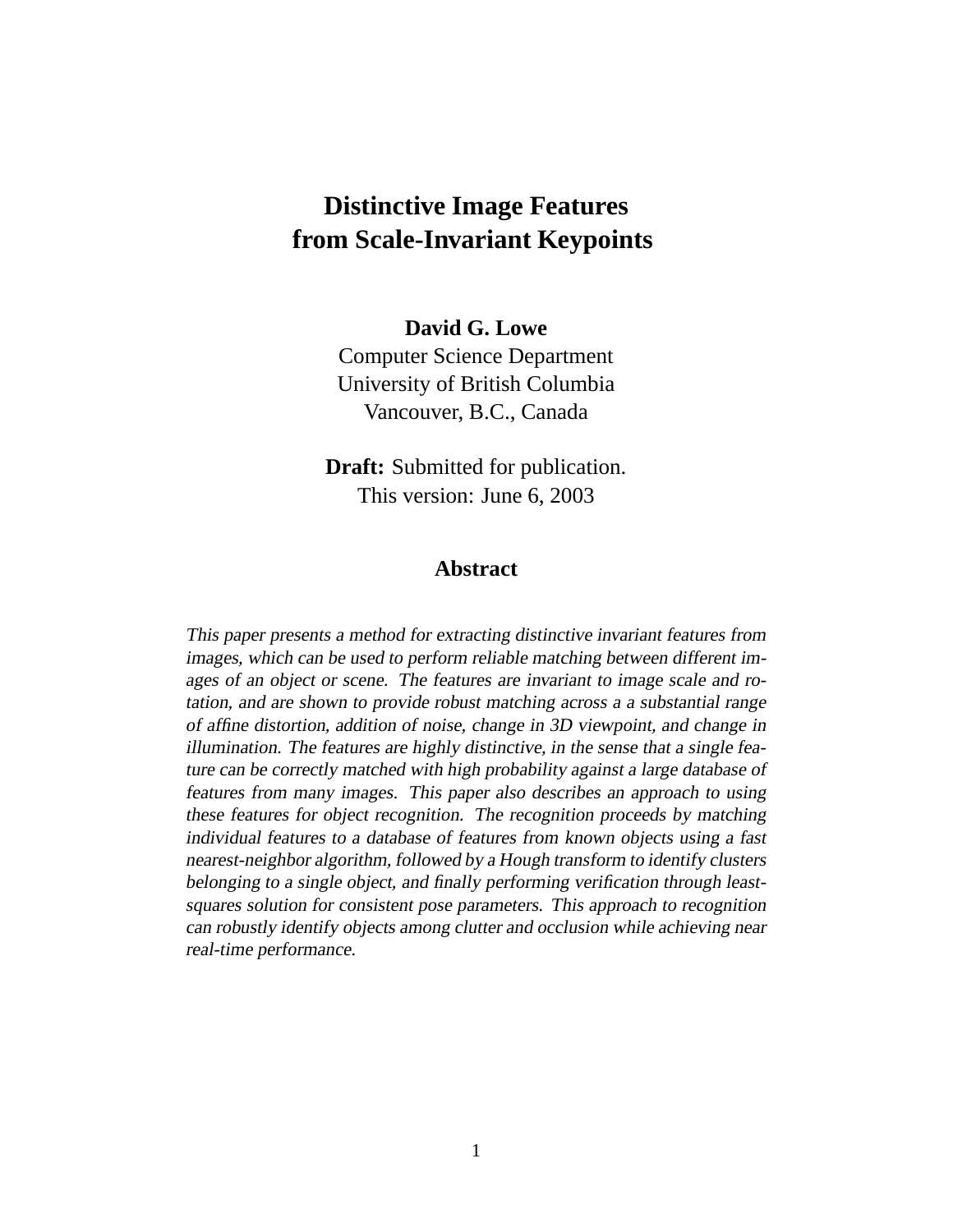# **1 Introduction**

Image matching is a fundamental aspect of many problems in computer vision, including object recognition, solving for 3D structure from multiple images, stereo matching, and motion tracking and segmentation. This paper describes image features that have many properties that make them suitable for matching differing images of an object or scene. The features are invariant to image scaling and rotation, and partially invariant to change in illumination and 3D camera viewpoint. They are well localized in both the spatial and frequency domains, reducing the probability of disruption by occlusion, clutter, or noise. Large numbers of features can be extracted from typical images with efficient algorithms. Most importantly, the features are highly distinctive, which allows a single feature to be correctly matched with high probability against a large database of features, providing a basis for object and scene recognition.

The cost of extracting these features is minimized by taking a sequential filtering approach, in which the more expensive operations are applied only at locations that pass an initial test. Following are the major stages of computation in generating the set of image features:

- 1. **Scale-space peak selection:** The first stage of computation must search over all scales and image locations, but it can be implemented efficiently by using a differenceof-Gaussian function to identify potential interest points that are invariant to scale and orientation.
- 2. **Keypoint localization:** At each candidate location, a detailed model is fit to determine location, scale, and contrast. Keypoints are selected based on measures of their stability.
- 3. **Orientation assignment:** One or more orientations are assigned to each keypoint location based on local image properties. All future operations are performed relative to the assigned orientation, scale, and location for each feature, providing invariance to these transformations.
- 4. **Keypoint descriptor:** The local image gradients are measured at the selected scale in the region around each keypoint, and transformed into a representation that allows for local shape distortion and change in illumination.

An important aspect of this approach is that it generates large numbers of features that densely cover the image over the full range of scales and locations. A typical image of size 500x500 pixels will give rise to about 2000 stable features (although this number depends on both image content and choices for various parameters). The quantity of features is particularly important for object recognition, where the ability to detect small objects in cluttered backgrounds requires that at least 3 to 6 features be correctly matched from each object for reliable identification.

For image matching and recognition, features are first extracted from a set of reference images and stored in a database. A new image is matched by individually comparing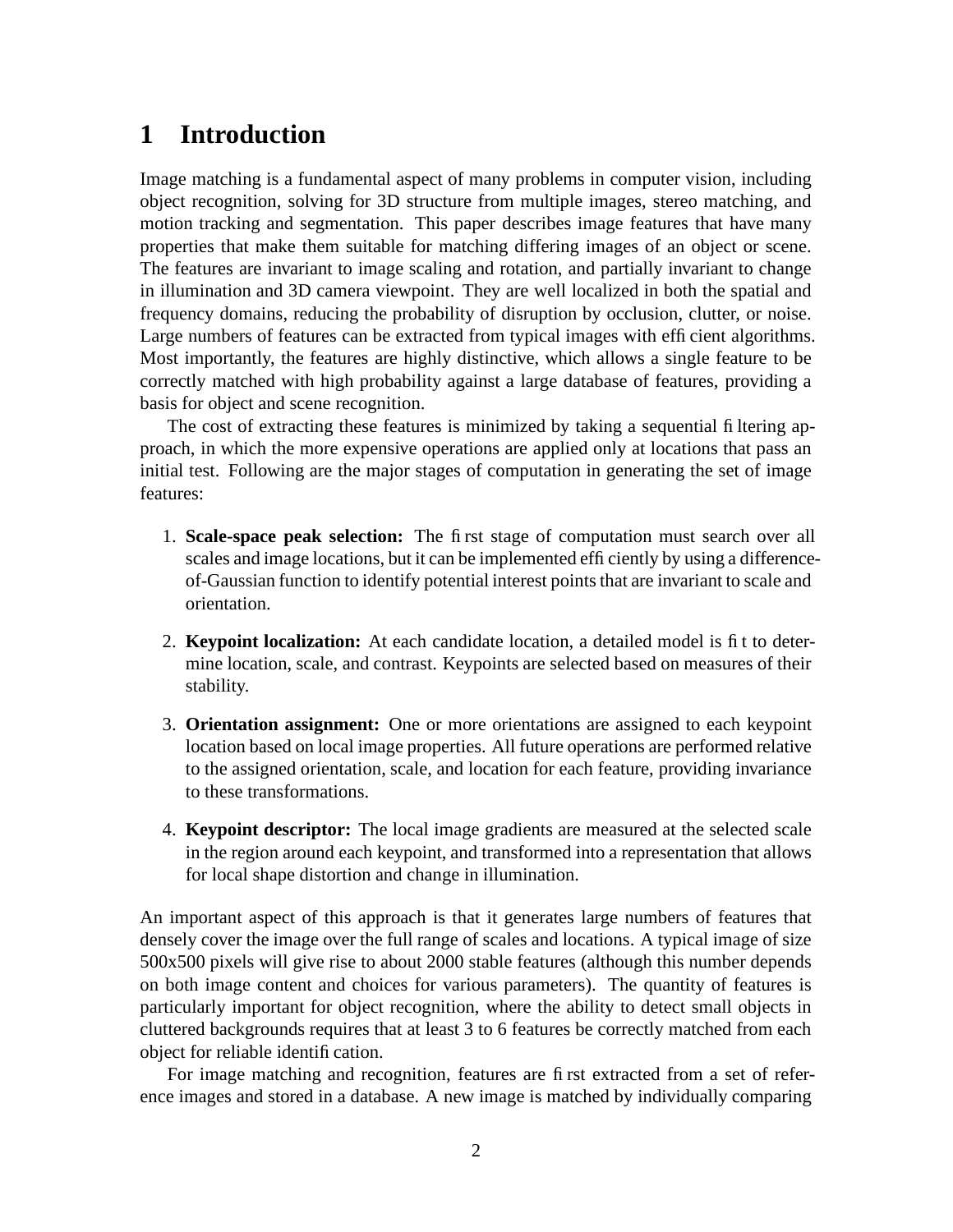each feature from the new image to this previous database and finding candidate matching features based on Euclidean distance of their feature vectors. This paper will discuss fast nearest-neighbor algorithms that can perform this computation rapidly against large databases.

The keypoint descriptors are highly distinctive, which allows a single feature to find its correct match with good probability in a large database of features. However, in a cluttered image, many features will not have any correct match in the database, giving rise to many false matches in addition to the correct ones. The correct matches can be filtered from the full set of matches by identifying subsets of keypoints that agree on the object and its location, scale, and orientation in the new image. The probability that several features will agree on these parameters by chance is much lower than the probability that any individual feature match will be in error. The determination of these consistent clusters can be done rapidly by using an efficient hash table implementation of the generalized Hough transform.

Each cluster of 3 or more features that agree on an object and its pose is then subject to further detailed verification. First, a least-squared estimate is made for an affine approximation to the object pose. Any other image features consistent with this pose are identified, and outliers are discarded. Finally, a detailed computation is made of the probability that a particular set of features indicates the presence of an object, given the accuracy of fit and number of probable false matches. Object matches that pass all these tests can be identified as correct with high confidence.

## **2 Related research**

The development of image matching by using a set of local keypoints can be traced back to the work of Moravec (1981) on stereo matching using a corner detector to select interest points. The Moravec detector was improved by Harris and Stephens (1988) to make it more repeatable under small image variations and near edges. Harris also showed its value for efficient motion tracking and 3D structure from motion recovery (Harris, 1992), and the Harris corner detector has since been widely used for many other image matching tasks. While these feature detectors are usually called corner detectors, they are not selecting just corners, but rather any image location that has large gradients in all directions at a particular scale.

The initial applications to stereo and short-range motion tracking matched very similar images, but the approach was later extended to more difficult problems. Zhang *et al.* (1995) showed that it was possible to match Harris corners over a large image range by using a correlation window around each corner to select likely matches. Outliers were then removed by solving for a fundamental matrix describing the geometric constraints between the two views of rigid scene and removing matches that did not agree with the majority solution. At the same time, a similar approach was developed by Torr (1995) for long-range motion matching, in which geometric constraints were used to remove outliers for rigid objects moving within an image.

The ground-breaking work of Schmid and Mohr (1997) showed that invariant local feature matching could be extended to general image recognition problems in which a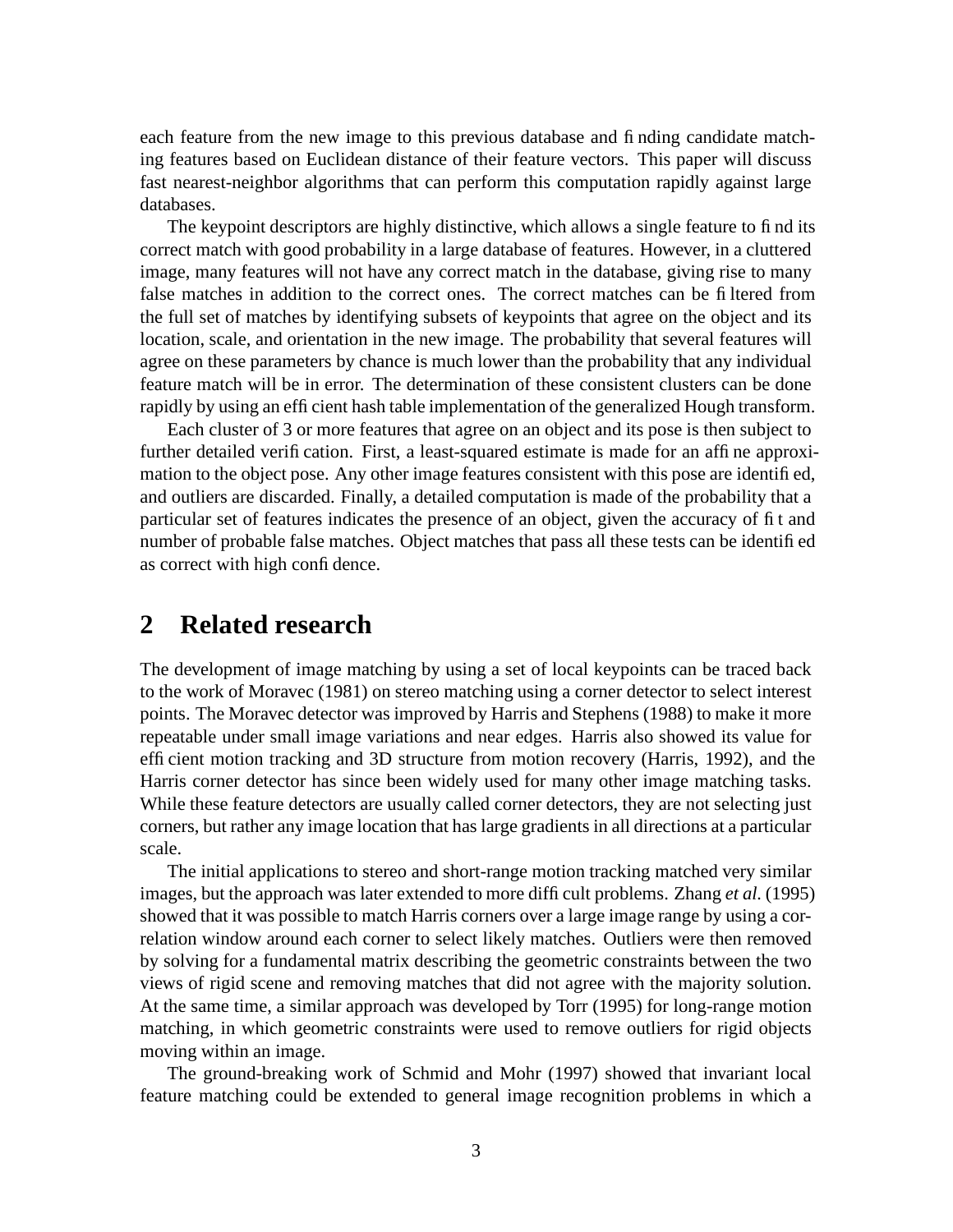feature was matched against a large database of images. They also used Harris corners to detect interest points, but rather than matching with a correlation window, they used a rotationally invariant descriptor of the local image region. This allowed features to be matched under arbitrary orientation change between the two images. Furthermore, they demonstrated that multiple feature matches could accomplish general recognition under occlusion and clutter by identifying consistent clusters of matched features.

The Harris corner detector is very sensitive to changes in image scale, so it does not provide a good basis for matching images of different sizes. Earlier work by the author (Lowe, 1999) extended the local feature approach to achieve scale invariance. This work also described a new local descriptor that provided more distinctive features while being less sensitive to local image distortions such as 3D viewpoint change. This current paper provides a more in-depth development and analysis of this earlier work, while also presenting a number of improvements in stability and feature invariance.

There is a considerable body of previous research on identifying representations that are stable under scale change. Some of the first work in this area was by Crowley and Parker (1984), who developed a representation that identified peaks and ridges in scale space, and linked these into a tree structure. The tree structure could then be matched between images with arbitrary scale change. More recent work on graph-based matching by Shokoufandeh, Marsic and Dickinson (1999) provides more distinctive feature descriptors using wavelet coefficients. The problem of identifying an appropriate and consistent scale for feature detection has been studied in depth by Lindeberg (1993, 1994). He describes this as a problem of scale selection, which assigns a consistent and appropriate scale to each feature, and we make use of his results on scale selection below.

Recently, there has been an impressive body of work on extending local features to be invariant to full affine transformations (Baumberg, 2000; Tuytelaars and Van Gool, 2000; Mikolajczyk and Schmid, 2002; Schaffalitzky and Zisserman, 2002; Brown and Lowe, 2002). This would allow for invariant matching to features on a planar surface under changes in orthographic 3D projection, in most cases by resampling the image in a local affine frame. However, none of these approaches are yet fully affine invariant, as they start with initial feature scales and locations selected in a non-affine-invariant manner. While the method to be presented in this paper is not fully affine invariant, a different approach is used in which the local descriptor allows relative feature positions to shift significantly with only small changes in the descriptor. This approach not only allows the descriptors to be reliably matched across a considerable range of affine distortion, but it also makes the features more robust against changes in 3D viewpoint for non-planar surfaces. Other advantages include much more efficient feature extraction and the ability to identify larger numbers of features. On the other hand, the affine invariance property is useful for matching planar surfaces under very large view changes, and the ultimate approach is likely to combine these feature types within a single system to gain the advantages of each.

Many other feature types have been proposed for use in recognition, many of which which could be used in addition to the features described in this paper to extend the range of performance. Nelson and Selinger (1998) have shown very good results with local features based on image contours. Similarly, Pope and Lowe (2000) used features based on the hierarchical grouping of image contours, which are particularly useful for objects lack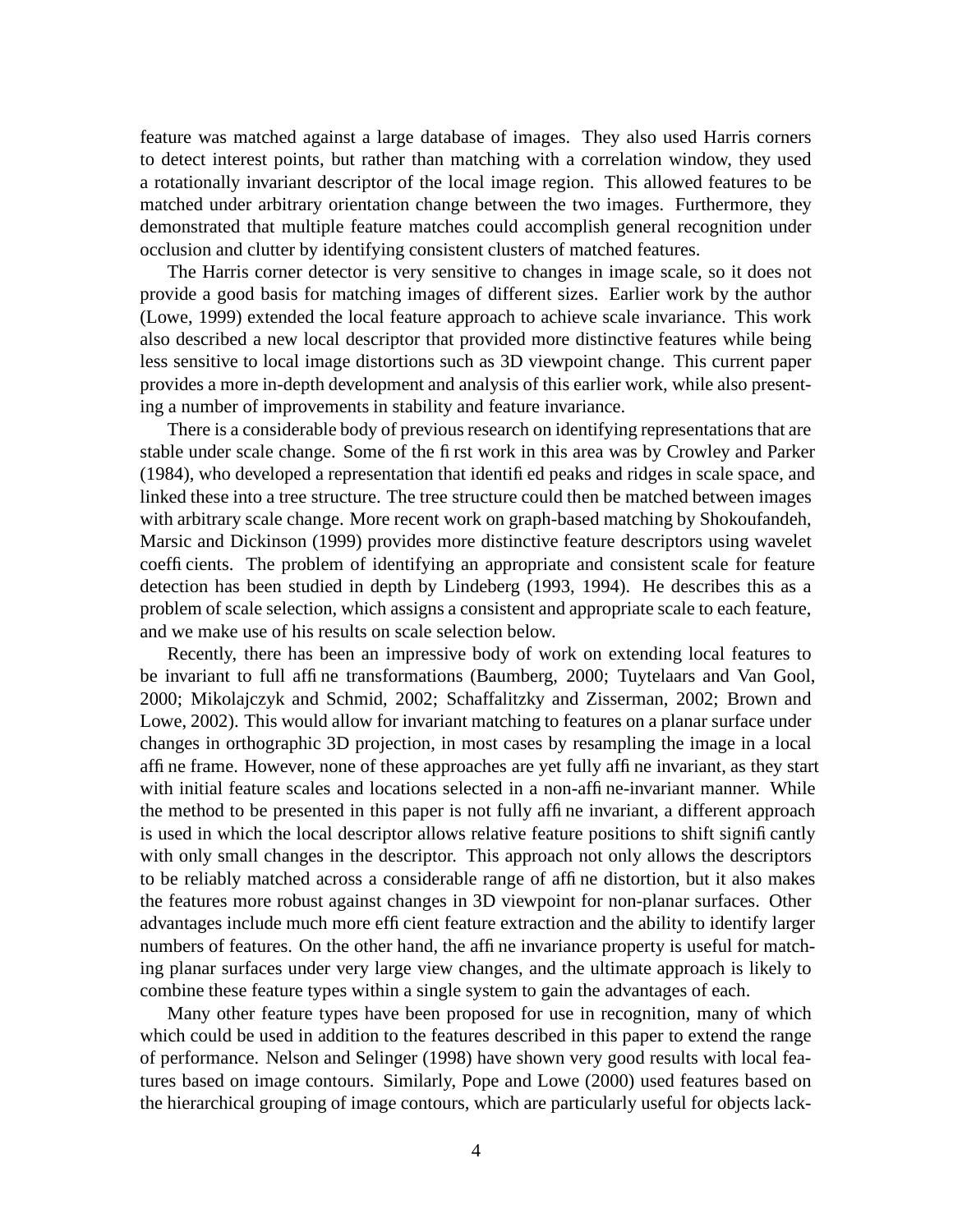ing detailed texture. Carneiro and Jepson (2002) describe phase-based local features that represent the phase rather than the magnitude of local spatial frequencies, which provides improved invariance to illumination. Schiele and Crowley (2000) have proposed the use of multidimensional histograms summarizing the distribution of measurements within image regions. This type of feature may be particularly useful for recognition of textures and objects with deformable shapes. Basri and Jacobs (1997) have demonstrated the value of extracting local region boundaries for recognition. Other useful properties to incorporate include color, motion, figure-ground discrimination, region shape descriptors, and stereo depth cues. The local feature approach can easily incorporate novel feature types because extra features contribute to robustness when they provide correct matches, but do little harm otherwise.

### **3 Scale-space peak selection**

As described in the introduction, we will detect keypoints using a sequential filtering approach that uses efficient algorithms to identify candidate locations that are then examined in further detail. The first stage of keypoint detection is to identify locations and scales that can be repeatably assigned under differing views of the same object. Detecting locations that are invariant to scale change of the image requires that we search for stable features across all possible changes of scale, using a continuous function of scale known as scale space (Witkin, 1983).

It has been shown by Koenderink (1984) and Lindeberg (1994) that under a variety of reasonable assumptions the only possible scale-space kernel is the Gaussian function. Therefore, the scale space of an image is defined as a function,  $L(x, y, \sigma)$ , that is produced from the convolution of a variable-scale Gaussian,  $G(x, y, \sigma)$ , with an input image,  $I(x, y)$ :

$$
L(x, y, \sigma) = G(x, y, \sigma) * I(x, y),
$$

where  $*$  is the convolution operation in x and y, and

$$
G(x, y, \sigma) = \frac{1}{2\pi\sigma^2} e^{-(x^2 + y^2)/2\sigma^2}.
$$

To efficiently detect stable keypoint locations in scale space, we have proposed (Lowe, 1999) using scale-space peaks in the difference-of-Gaussian function convolved with the image,  $D(x, y, \sigma)$ , which can be computed from the difference of two nearby scales separated by a constant factor  $k$ :

$$
D(x, y, \sigma) = (G(x, y, k\sigma) - G(x, y, \sigma)) * I(x, y)
$$
  
=  $L(x, y, k\sigma) - L(x, y, \sigma)$ .

There are a number of reasons for choosing this function. First, it is a particularly efficient function to compute, as the smoothed images,  $L$ , need to be computed in any case for scale space feature description, and  $D$  can therefore be computed by simple image subtraction.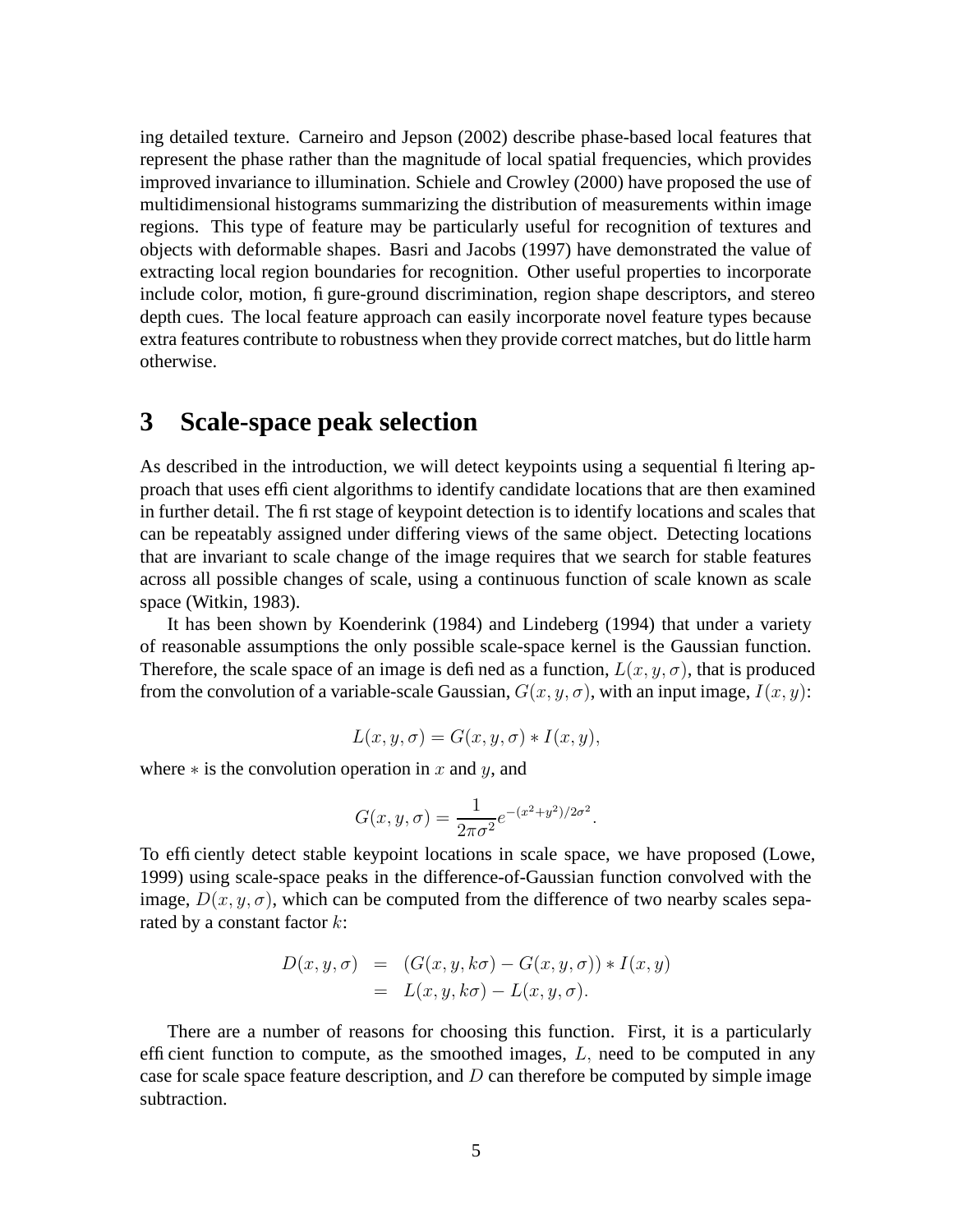

Figure 1: For each octave of scale space, the initial image is repeatedly convolved with Gaussians to produce the set of scale space images shown on the left. Adjacent Gaussian images are subtracted to produce the difference-of-Gaussian images on the right. After each octave, the Gaussian image is down-sampled by a factor of 2, and the process repeated.

In addition, the difference-of-Gaussian function provides a close approximation to the scale-normalized Laplacian of Gaussian,  $\sigma^2 \nabla^2 G$ , as studied by Lindeberg (1994). Lindeberg showed that the normalization of the Laplacian with the factor  $\sigma^2$  is required for true scale invariance. In detailed experimental comparisons, Mikolajczyk (2002) found that the maxima and minima of  $\sigma^2 \nabla^2 G$  produce the most stable image features compared to a range of other possible image functions, such as the gradient, Hessian, or Harris corner function.

The relationship between D and  $\sigma^2 \nabla^2 G$  can be understood from the heat diffusion equation (parameterized in terms of  $\sigma$  rather than the more usual  $t = \sigma^2$ ):

$$
\frac{\partial G}{\partial \sigma} = \sigma \nabla^2 G.
$$

From this, we see that  $\nabla^2 G$  can be computed from the finite difference approximation to  $\partial G/\partial \sigma$ , using the difference of nearby scales at  $k\sigma$  and  $\sigma$ :

$$
\sigma \nabla^2 G = \frac{\partial G}{\partial \sigma} \approx \frac{G(x, y, k\sigma) - G(x, y, \sigma)}{k\sigma - \sigma}
$$

and therefore,

$$
G(x, y, k\sigma) - G(x, y, \sigma) \approx (k - 1)\sigma^2 \nabla^2 G.
$$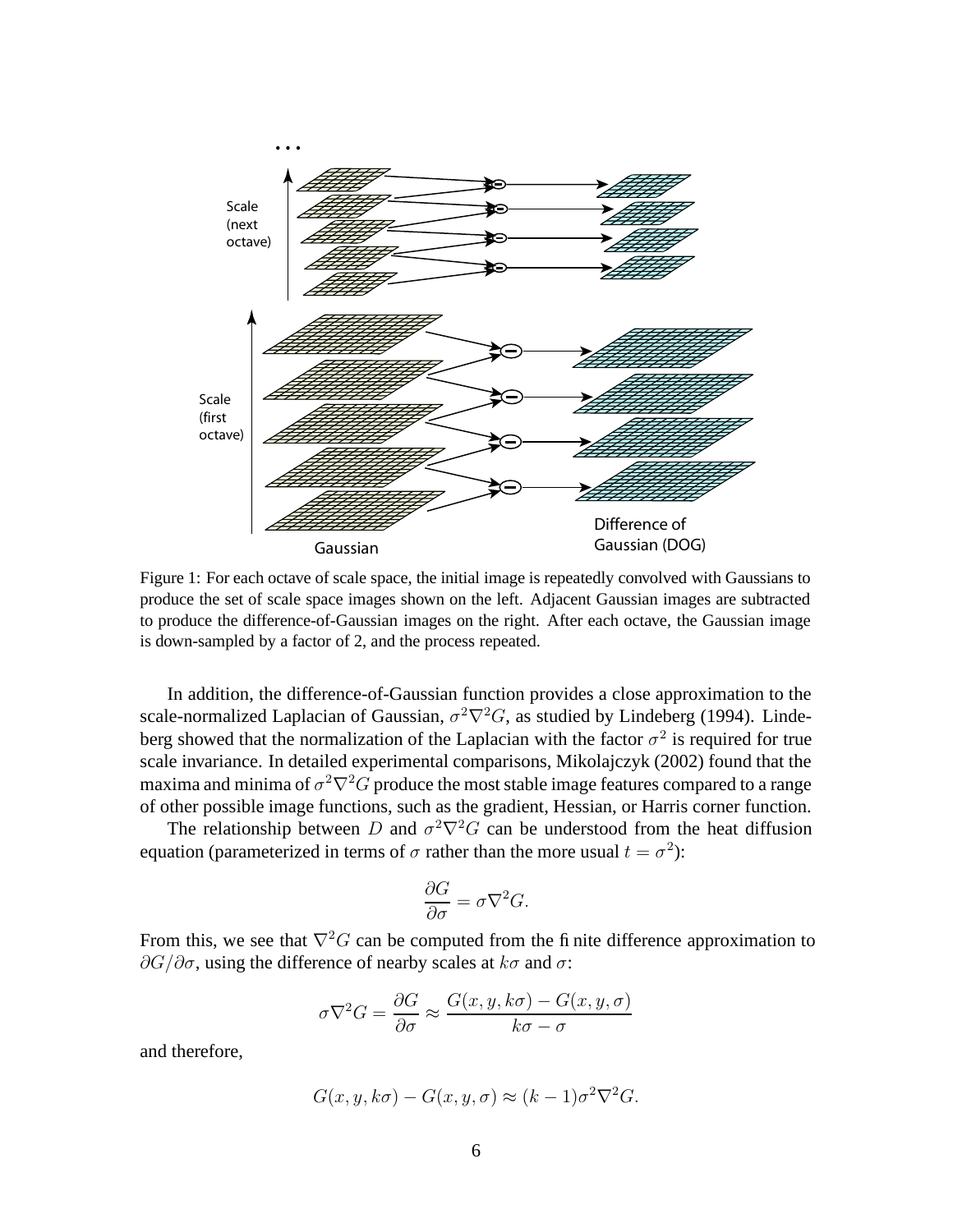

Figure 2: Maxima and minima of the difference-of-Gaussian images are detected by comparing a pixel (marked with X) to its 26 neighbors in 3x3 regions at the current and adjacent scales (marked with circles).

This shows that when the difference-of-Gaussian function has scales differing by a constant factor it already incorporates the  $\sigma^2$  scale normalization required for the Laplacian. The factor  $(k - 1)$  in the equation is a constant over all scales and therefore does not influence peak location. The approximation error will go to zero as  $k$  goes 1, but in practice we have found that the approximation has almost no impact on the stability of peak detection or localization for even significant differences in scale, such as  $k = \sqrt{2}$ .

An efficient approach to construction of  $D(x, y, \sigma)$  is shown in Figure 1. The input image is incrementally convolved with Gaussians to produce images separated by a constant factor  $k$  in scale space, shown stacked in the left column. We choose to divide each octave of scale space (i.e., doubling of  $\sigma$ ) into an integer number, s, of intervals, so  $k = 2^{1/s}$ . Adjacent image scales are subtracted to produce the difference-of-Gaussian images shown on the right. Once a complete octave has been processed, we resample the Gaussian image that has twice the initial value of  $\sigma$  by taking every second pixel in each row and column. The accuracy of sampling relative to  $\sigma$  is no different than for the previous octave, while computation is greatly reduced.

#### **3.1 Peak detection**

Our goal is to detect the locations of all local maxima and minima (peaks) of  $D(x, y, \sigma)$ , the difference-of-Gaussian function convolved with the image in scale space. This can be done most efficiently by first building a scale space representation that samples the function at a regular grid of locations and scales. Each sample point is checked to see whether it is larger or smaller than all neighbors, using neighbors in both image location and scale. We check the eight closest neighbors in image location and nine neighbors in the scale above and below (see Figure 2). While extremum candidates could be detected by checking fewer neighbors, experimental results show a significant improvement in stability by selecting an extremum over this larger neighborhood. The cost of this check is reasonably low due to the fact that most sample points will be eliminated following the first few checks.

An important issue is to determine the frequency of sampling in the image and scale domains that is needed to detect the peaks. Unfortunately, it turns out that there is no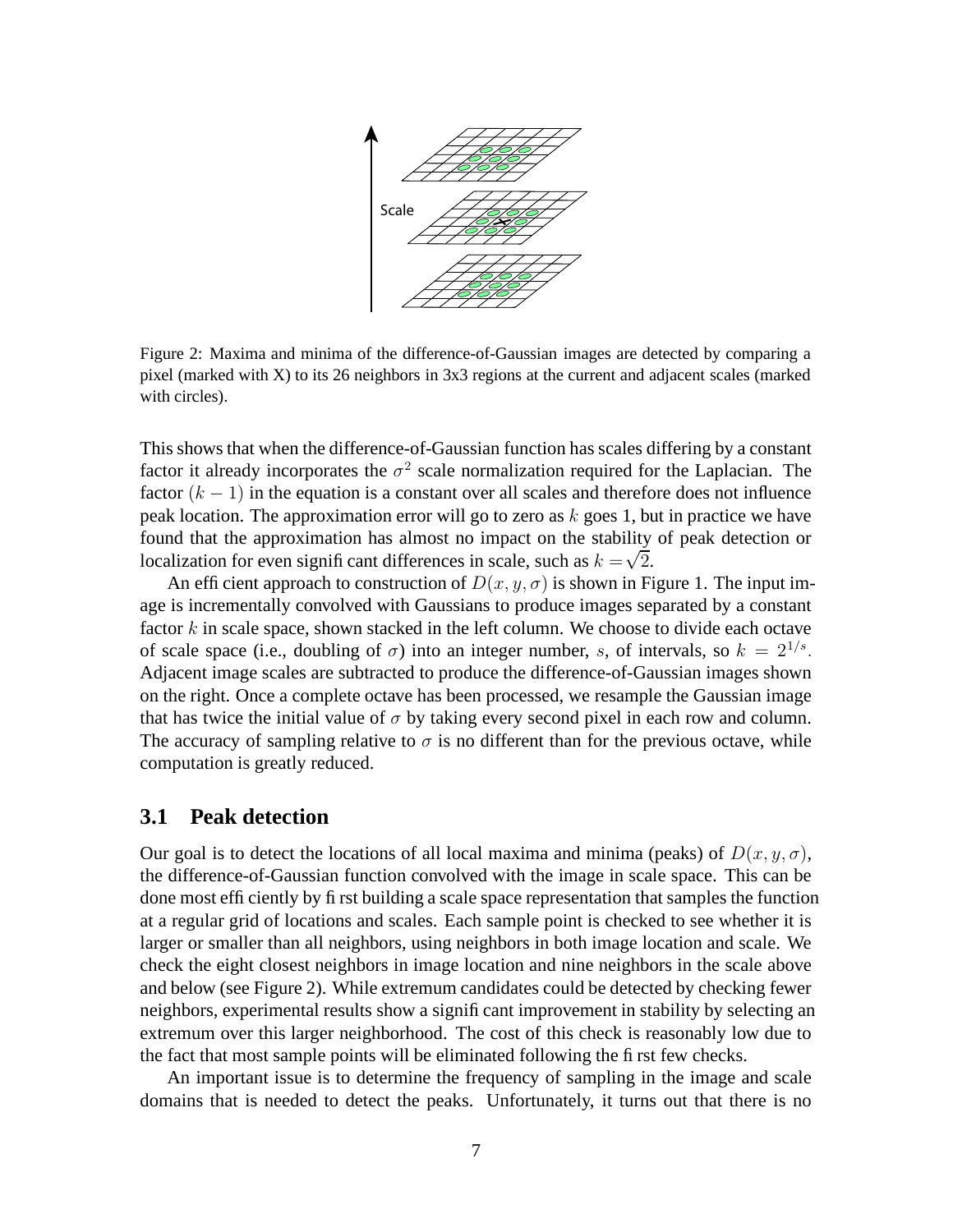

Figure 3: The top line in the graph shows the percent of keypoint locations that are repeatably detected in a transformed image as a function of the number of scales sampled per octave. The other lines show the percent of descriptors correctly matched to a large database and the total number of correctly matched keypoints (scaled arbitrarily to fit on the graph).

minimum spacing of samples that will detect all peaks, as peaks can be arbitrarily close together. This can be seen by considering a white circle on a black background, which will have a single scale space maximum where the circular positive central region of the difference-of-Gaussian function matches the size and location of the circle. For a very elongated ellipse, there will be two maxima near each end of the ellipse. Therefore, for some ellipse with intermediate elongation, there will be a transition from a single maximum to two, with the maxima arbitrarily close to each other near the transition.

Therefore, we must settle for a solution that trades off efficiency with completeness. In fact, as might be expected and is confirmed by our experiments, peaks that are close together are quite unstable to small perturbations of the image. We can determine the best results experimentally by studying a range of sampling frequencies and using those that provide the best results under a realistic simulation of the matching task.

#### **3.2 Frequency of sampling in scale**

The experimental determination of sampling frequency that maximizes peak stability is shown in Figures 3 and 4. These figures (and most other simulations in this paper) are based on a matching task using a collection of 32 real images drawn from a diverse range, including outdoor scenes, human faces, aerial photographs, and industrial images (the image domain was found to have almost no influence on any of the results). Each image was then subject to a range of transformations, including rotation, scaling, affine stretch, change in brightness and contrast, and addition of image noise. Because the changes were synthetic, it was possible to precisely predict where each feature in an original image should appear in the transformed image, allowing for measurement of matching correctness and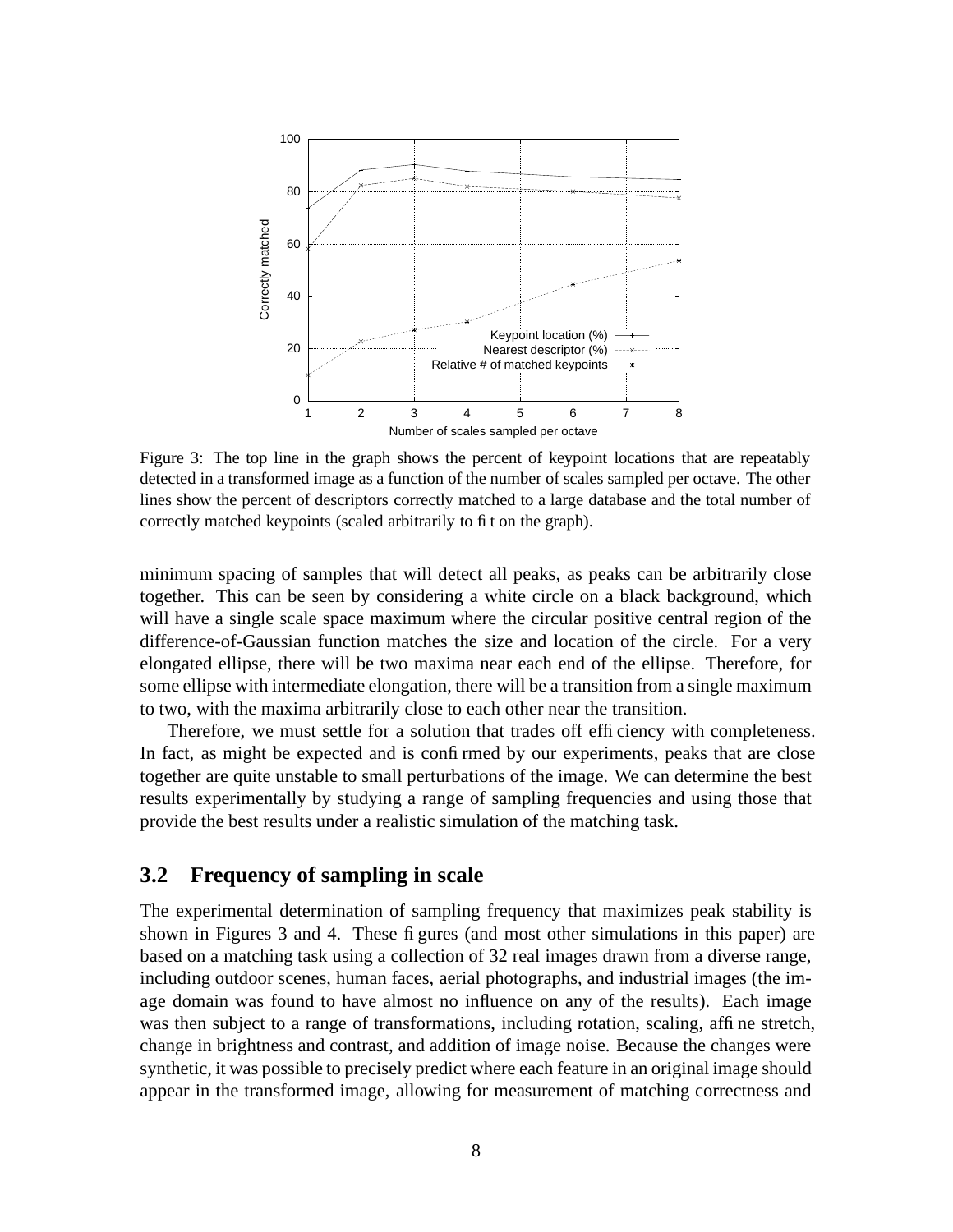positional accuracy for each feature.

Figure 3 shows these simulation results used to examine the effect of varying the number of scales per octave at which the image function is sampled prior to peak detection. In this case, each image was resampled following rotation by a random angle and scaling by a random amount between 0.1 of 0.9 times the original size. Keypoints from the reduced resolution image were matched to those from the original image so that the scales for all keypoints would be be present in the matched image. In addition, 1% image noise was added, meaning that each pixel had a random number added from the uniform interval  $[-0.01, 0.01]$  where pixel values are in the range  $[0,1]$  (equivalent to providing slightly less than 6 bits of accuracy for image pixels).

The top line in the graph of Figure 3 shows the percent of keypoints that are detected at a matching location and scale in the transformed image. For all examples in this paper, we define a matching scale as being within a factor of  $\sqrt{2}$  of the correct scale, and a matching location as being within  $\sigma$  pixels, where  $\sigma$  is the standard deviation of the smallest Gaussian used in the difference-of-Gaussian function. As this graph shows, the highest repeatability is obtained when sampling 3 scales per octave, and this is the number of scale samples used for all other experiments throughout this paper.

It might seem surprising that the results do not continue to improve as more scales are sampled. The reason is that this results in many more local peaks being detected, but these peaks are less stable and therefore are less likely to be detected in the transformed image. This is shown by the bottom line in the graph, which shows the relative number of keypoints detected and correctly matched (the scale is chosen arbitrarily so that the line fits on the same graph). This number of successful matches rises with increasing sampling of scales, in spite of the fact that the *percent* of correctly matched keypoints falls as shown by the middle line. Since the success of object recognition often depends more on the quantity of correctly matched keypoints, as opposed to their percentage correct matching, the lower line indicates that for many applications it will be optimal to use a larger number of scale samples. However, the cost of computation also rises with this number, so for the experiments in this paper we have chosen to use just 3 scale samples per octave.

#### **3.3 Frequency of sampling in spatial domain**

Just as we determined the frequency of sampling per octave of scale space, so we must determine the frequency of sampling in the image domain relative to the scale of smoothing. Given that peaks can be arbitrarily close together, there will be an inevitable tradeoff between sampling frequency and rate of detection. Figure 4 shows an experimental determination of the amount of prior smoothing,  $\sigma$ , that is applied to each image level before building the scale space representation for an octave. Again, the top line is the repeatability of keypoint detection, and the results show that the repeatability continues to increase with σ. However, there is a cost to using a large σ in terms of efficiency and a reduced number of keypoints (shown by the lower line). Therefore, we have chosen to use  $\sigma = 1.6$ , which provides close to optimal repeatability. This value is used throughout this paper and was used for the results in Figure 3.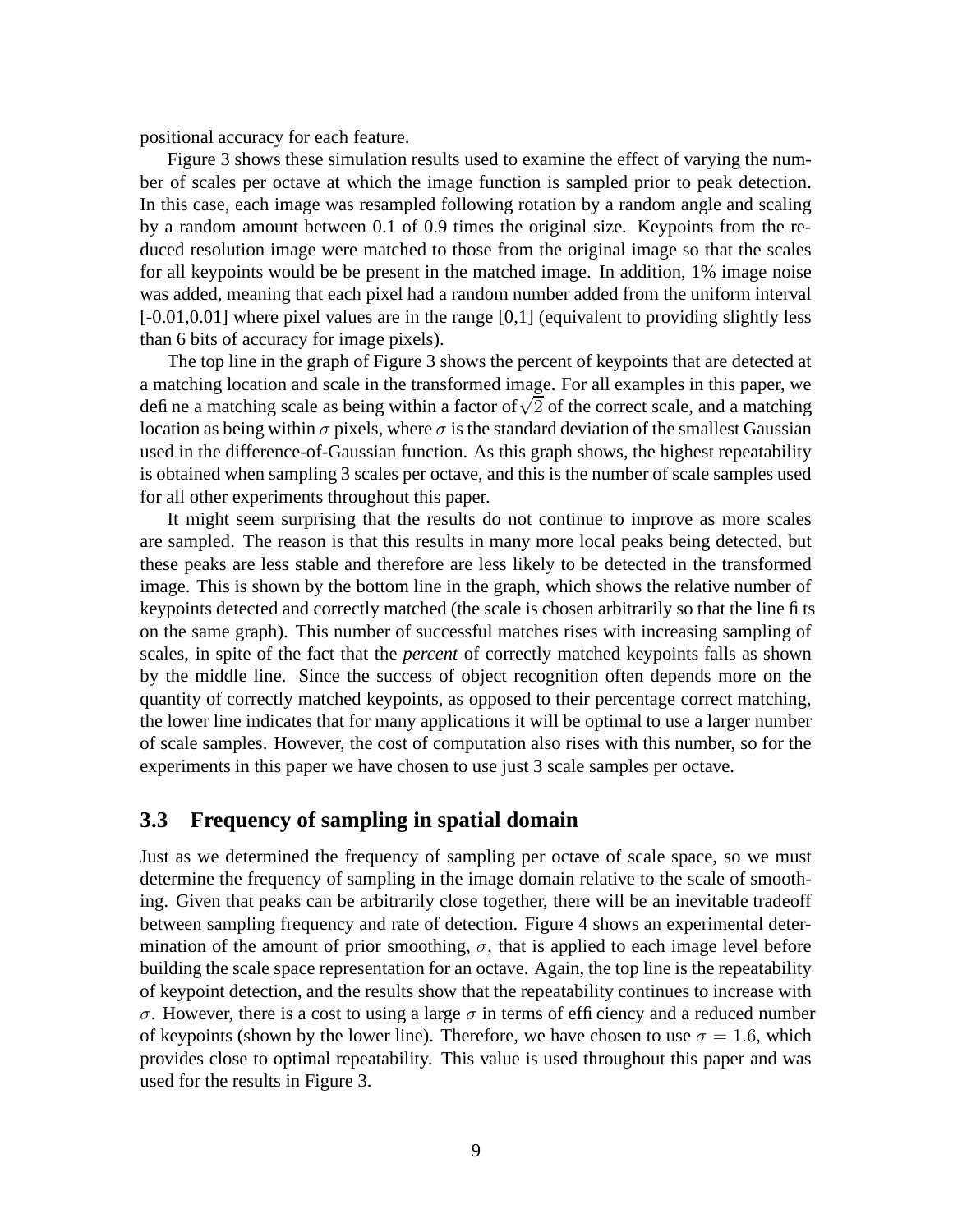

Figure 4: The top line in the graph shows the percent of keypoint locations that are repeatably detected as a function of the prior image smoothing before resampling each new octave. The other lines show the percent of descriptors correctly matched to a large database and the relative number of matched keypoints.

Of course, if we pre-smooth the image before peak detection, we are effectively discarding the highest spatial frequencies. Therefore, to make full use of the input, the image can be expanded to create more sample points than were present in the original. We double the size of the input image using linear interpolation prior to building the first level of the pyramid. While the equivalent operation could effectively have been performed by using sets of offset filters on the original image, the image doubling led to a more efficient implementation. We assume that the original image has a blur of at least  $\sigma = 0.5$  (the minimum needed to prevent significant aliasing), and that therefore the doubled image has  $\sigma = 1.0$ relative to its new pixel spacing. This means that little additional smoothing is needed prior to creation of the first octave of scale space. The image doubling increases the number of stable keypoints by almost a factor of 4, but no further improvements were found with a larger expansion factor.

# **4 Accurate keypoint localization**

Once a peak candidate has been found by comparing a pixel to its neighbors, the next step is to perform a detailed fit to the nearby data for location, edge response, and peak magnitude. This information allows points to be rejected that have low contrast (and are therefore sensitive to noise) or are poorly localized along an edge.

The initial implementation of this approach (Lowe, 1999) simply located keypoints at the location and scale of the central sample point. However, recently Brown has developed a method (Brown and Lowe, 2002) for fitting a 3D quadratic function to the local sample points to determine the interpolated location of the maximum, and his experiments showed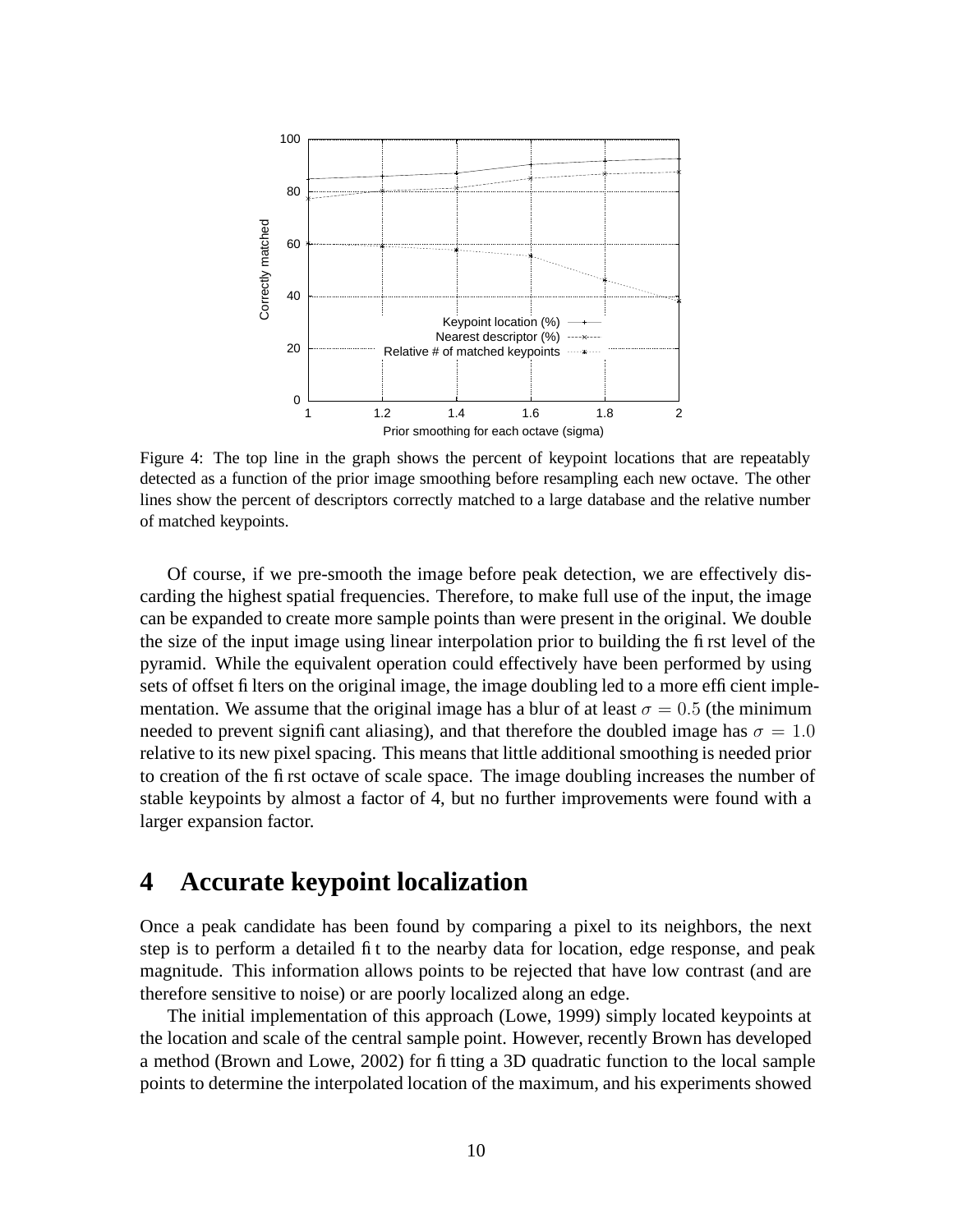that this provides a substantial improvement to matching and stability. His approach uses the Taylor expansion (up to the quadratic terms) of the scale-space function,  $D(x, y, \sigma)$ , shifted so that the origin is at the sample point:

$$
D(\mathbf{x}) = D + \frac{\partial D}{\partial \mathbf{x}}^T \mathbf{x} + \frac{1}{2} \mathbf{x}^T \frac{\partial^2 D}{\partial \mathbf{x}^2} \mathbf{x}
$$
 (1)

where D and its derivatives are evaluated at the sample point and  $\mathbf{x} = (x, y, \sigma)^T$  is the offset from this point. The location of the extremum,  $\hat{x}$ , is determined by taking the derivative of this function with respect to x and setting it to zero, giving

$$
\hat{\mathbf{x}} = -\frac{\partial^2 D}{\partial \mathbf{x}^2}^{-1} \frac{\partial D}{\partial \mathbf{x}}.\tag{2}
$$

As suggested by Brown, the Hessian and derivative of  $D$  are approximated by using differences of neighboring sample points. The resulting 3x3 linear system can be solved with minimal cost. If the offset  $\hat{x}$  is larger than 0.5 in any dimension, then it means that the extremum lies closer to a different sample point. In this case, the sample point is changed and the interpolation performed instead about that point. The final offset  $\hat{x}$  is added to the location of its sample point to get the interpolated estimate for the location of the extremum.

The function value at the peak,  $D(\hat{x})$ , is useful for rejecting unstable peaks with low contrast. This can be obtained by substituting equation (2) into (1), giving

$$
D(\hat{\mathbf{x}}) = D + \frac{1}{2} \frac{\partial D}{\partial \mathbf{x}}^T \hat{\mathbf{x}}.
$$

For the experiments in this paper, all peaks with a value of  $D(\hat{x})$  less than 0.03 were discarded (as before, we assume image pixel values in the range [0,1]).

Figure 5 shows the effects of keypoint selection on a natural image. In order to avoid too much clutter, a low-resolution 233 by 189 pixel image is used and keypoints are shown as vectors giving the location, scale, and orientation of each keypoint (orientation assignment is described below). Figure 5 (a) shows the original image, which is shown at reduced contrast behind the subsequent figures. Figure 5 (b) shows the 832 keypoints at all maxima and minima of the difference-of-Gaussian function, while (c) shows the 729 keypoints that remain following removal of those with a value of  $D(\hat{x})$  less than 0.03. Part (d) will be explained in the following section.

#### **4.1 Eliminating edge responses**

For stability, it is not sufficient to reject keypoints with low contrast. The difference-of-Gaussian function will have a strong response along edges, even if the location along the edge is poorly determined and therefore unstable to small amounts of noise.

A poorly defined peak in the difference-of-Gaussian function will have a large principle curvature across the edge but a small one in the perpendicular direction. The principle curvatures can be computed from a 2x2 Hessian matrix, H, computed at the location and scale of the keypoint: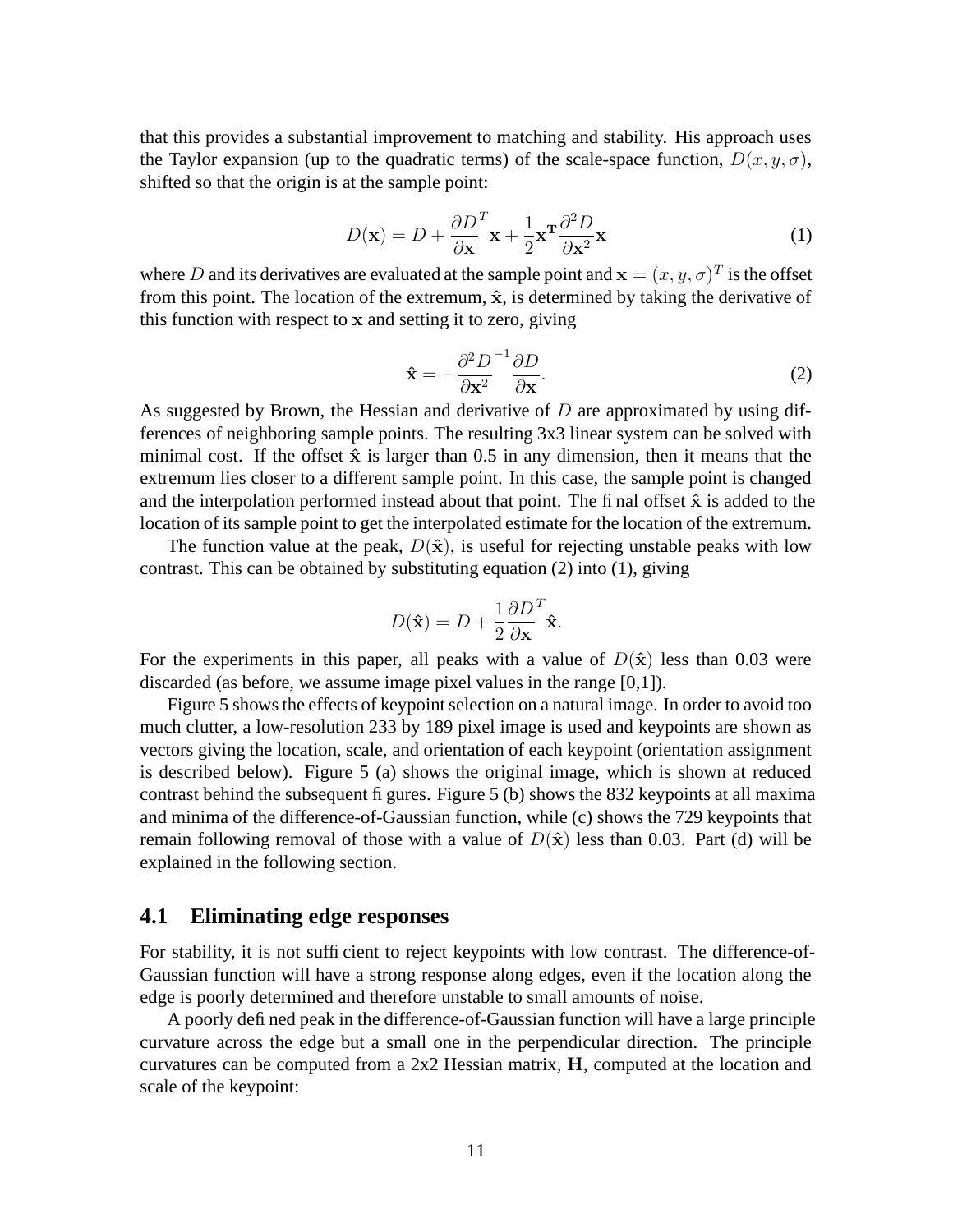

Figure 5: This figure shows the stages of keypoint selection. (a) The 233x189 pixel original image. (b) The initial 832 keypoints locations at maxima and minima of the difference-of-Gaussian function. Keypoints are displayed as vectors indicating scale, orientation, and location. (c) After applying a threshold on minimum contrast, 729 keypoints remain. (d) The final 536 keypoints that remain following an additional threshold on ratio of principle curvatures.

$$
\mathbf{H} = \left[ \begin{array}{cc} D_{xx} & D_{xy} \\ D_{xy} & D_{yy} \end{array} \right] \tag{3}
$$

,

The derivatives are estimated by taking differences of neighboring sample points.

The eigenvalues of **H** are proportional to the principle curvatures of D. Borrowing from the approach used by Harris and Stephens (1988), we can avoid explicitly computing the eigenvalues, as we are only concerned with their ratio. Let  $\alpha$  be the largest of the eigenvalues and  $\beta$  the smaller one. Then, we can compute the sum of the eigenvalues from the trace of **H** and their product from the determinant:

$$
\text{Tr}(\mathbf{H}) = D_{xx} + D_{yy} = \alpha + \beta,
$$
  
 
$$
\text{Det}(\mathbf{H}) = D_{xx}D_{yy} - (D_{xy})^2 = \alpha\beta.
$$

Let r be the ratio between the largest and smallest eigenvalues, so that  $\alpha = r\beta$ . Then,

$$
\frac{\text{Tr}(\mathbf{H})^2}{\text{Det}(\mathbf{H})} = \frac{(\alpha + \beta)^2}{\alpha \beta} = \frac{(r\beta + \beta)^2}{r\beta^2} = \frac{(r+1)^2}{r}
$$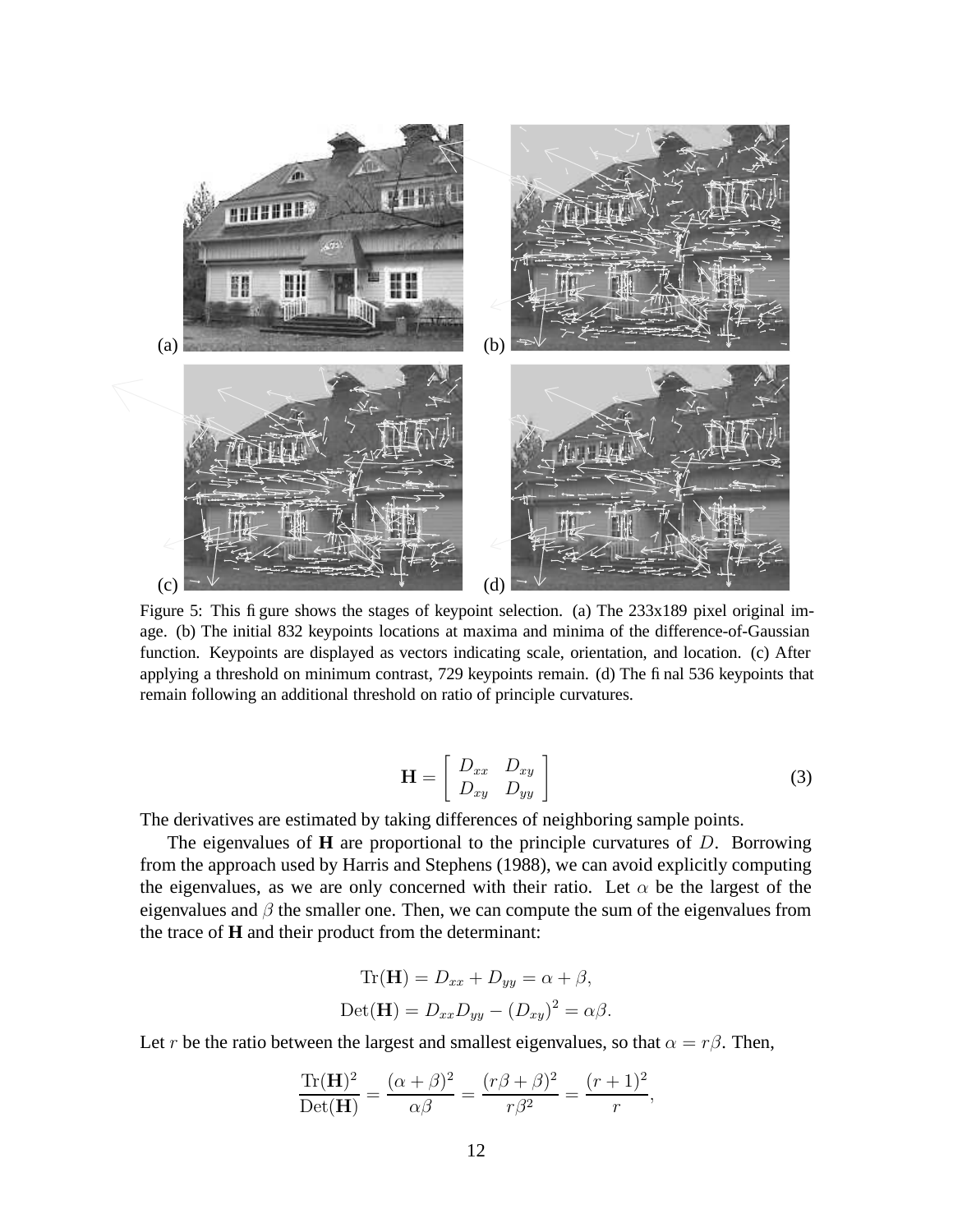which depends only on the ratio of the eigenvalues rather than their individual values. The quantity  $(r + 1)^2/r$  is at a minimum when the two eigenvalues are equal and it increases with  $r$ . Therefore, to check that the ratio of principle curvatures is below some threshold, r, we only need to check

$$
\frac{\text{Tr}(\mathbf{H})^2}{\text{Det}(\mathbf{H})} < \frac{(r+1)^2}{r}.
$$

This is very efficient to compute, with less than 20 floating point operations required to test each location. The experiments in this paper use a value of  $r = 10$ , which eliminates keypoints that have a ratio between the principle curvatures greater than 10. The transition from Figure 5 (c) to (d) shows the effects of this operation.

### **5 Orientation assignment**

By assigning a consistent orientation to each keypoint based on local image properties, the keypoint descriptor can be represented relative to this orientation and therefore achieve invariance to image rotation. This approach contrasts with the orientation invariant descriptors of Schmid and Mohr (1997), in which each image property is based on a rotationally invariant measure. The disadvantage of that approach is that it limits the descriptors that can be used and discards image information by not requiring all measures to be based on a consistent rotation.

Following experimentation with a number of approaches to assigning a local orientation, the following approach was found to give the most stable results. The scale of the keypoint is used to select the Gaussian smoothed image, L, with the closest scale, as all computations must be performed in a scale-invariant manner. For each image sample,  $L_{x,y}$ , the gradient magnitude, m, and orientation,  $\theta$ , is precomputed using pixel differences:

$$
m = \sqrt{(L_{x+1,y} - L_{x-1,y})^2 + (L_{x,y+1} - L_{x,y-1})^2}
$$
  

$$
\theta = \tan^{-1}((L_{x,y+1} - L_{x,y-1})/(L_{x+1,y} - L_{x-1,y}))
$$

An orientation histogram is formed from the gradient orientations at all sample points within a circular window around the keypoint. Each sample added to the histogram is weighted by its gradient magnitude and by a Gaussian-weighted circular window with a  $\sigma$ three times that of the scale of the keypoint. The orientation histogram has 36 bins covering the 360 degree range of orientations.

Peaks in the orientation histogram correspond to dominant directions of local gradients. The highest local peak in the histogram is detected, and then any other local peak that is within 80% of the highest peak is used to also create a keypoint with that orientation. Therefore, for locations with multiple peaks of similar magnitude, there will be multiple keypoints created at the same location and scale but different orientations. Only about 15% of points are assigned multiple orientations, but these contribute significantly to the stability of matching. Finally, a parabola is fit to the 3 histogram values around each peak to interpolate the peak position for better accuracy.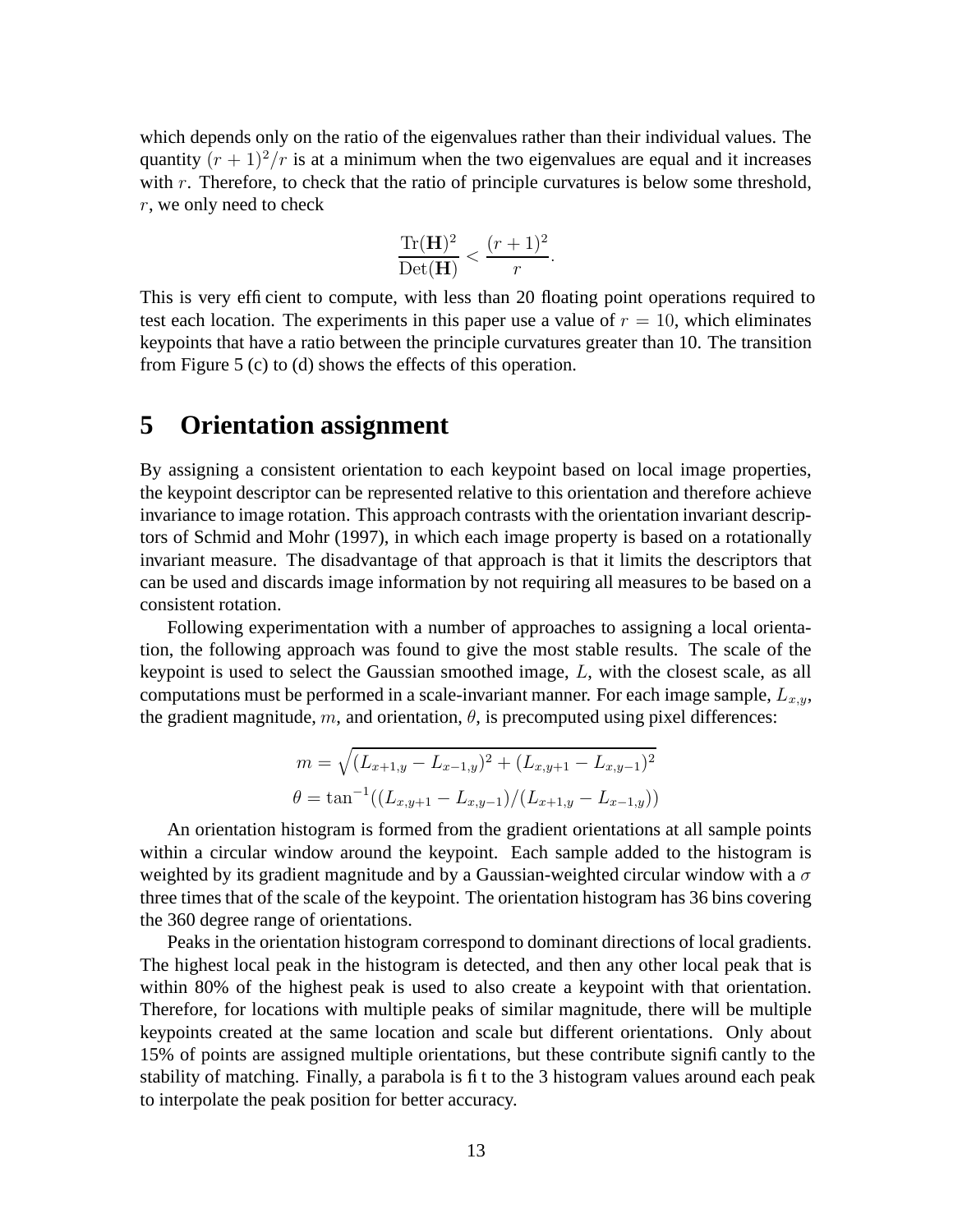

Figure 6: The top line in the graph shows the percent of keypoint locations that are repeatably detected as a function of pixel noise. The second line shows the repeatability after also requiring agreement in orientation. The bottom line shows the final percent of descriptors correctly matched to a large database.

Figure 6 shows the experimental stability of orientation assignment under differing amounts of image noise. As before the images are rotated and scaled by random amounts. The top line shows the stability of keypoint location. The second line shows the stability of matching when the orientation assignment is required to be within 15 degrees. As shown by the gap between the top two lines, the orientation assignment remains accurate 95% of the time even after addition of  $\pm 10\%$  pixel noise (equivalent to truncating pixel values to less than 3 bits of precision). The measured variance of orientation for the correct matches is about 2.5 degrees, rising to 3.9 degrees for 10% noise. The bottom line in Figure 6 shows the final accuracy of correctly matching a keypoint to a large database, which will be discussed below.

### **6 The local image descriptor**

The previous operations have assigned an image location, scale, and orientation to each keypoint. These parameters impose a repeatable local 2D coordinate system in which to describe the local image region, and therefore provide invariance to these parameters. The next step is to compute a descriptor for the local image region that is highly distinctive yet is as invariant as possible to remaining parameters, such as change in illumination or 3D viewpoint.

One obvious approach would be to sample the local image intensities around the keypoint at the appropriate scale, and to match these using a normalized correlation measure. However, simple correlation of image patches is highly sensitive to changes that cause misregistration of samples, such as affine or 3D viewpoint change or non-rigid deformations.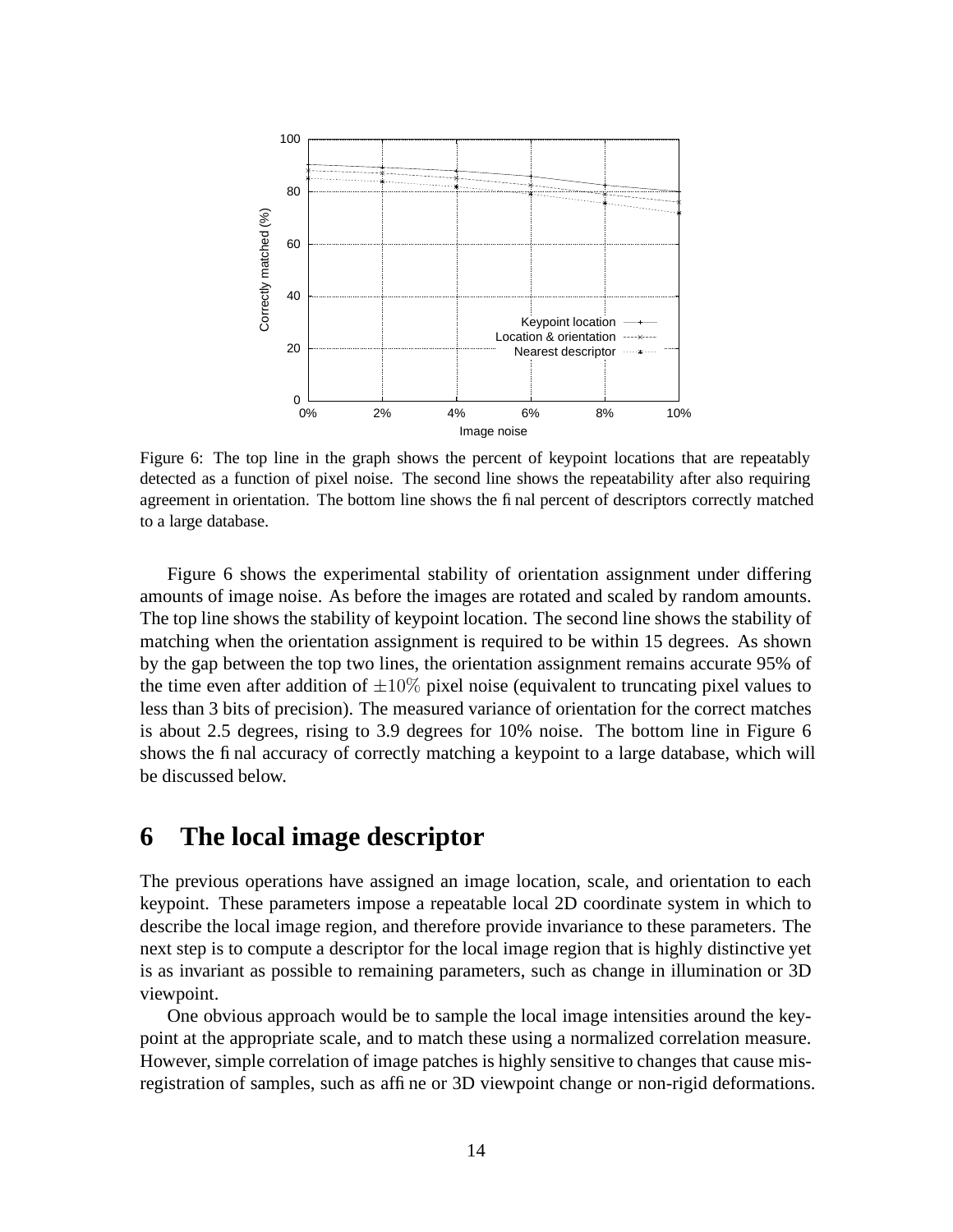

Figure 7: A keypoint descriptor is created by first computing the gradient magnitude and orientation at each image sample point, as shown on the left. These are weighted by a Gaussian window, indicated by the overlayed circle. These samples are then accumulated into orientation histograms summarizing the contents over larger regions, as shown on the right, with the length of each arrow corresponding to the sum of the gradient magnitudes near that direction within the region. To reduce clutter, this figure shows a 2x2 descriptor array computed from an 8x8 set of samples, whereas most experiments in this paper use 4x4 descriptors computed from a 16x16 sample array.

A better approach has been demonstrated by Edelman, Intrator, and Poggio (1997). Their proposed representation was based upon a model of biological vision, in particular of complex neurons in primary visual cortex. These complex neurons respond to a gradient at a particular orientation, but the location of the gradient on the retina is allowed to shift over a small receptive field rather than being precisely localized. Edelman *et al.* hypothesized that the function of these complex neurons was to allow for matching and recognition of 3D objects from a range of viewpoints. They have performed detailed experiments using 3D computer models of object and animal shapes which show that matching gradients while allowing for shifts in their position results in much better classification under 3D rotation. For example, recognition accuracy for 3D objects rotated in depth by 20 degrees increased from 35% for correlation of gradients to 94% using the complex cell model. Our implementation described below was inspired by this idea, but allows for positional shift using a different computational mechanism.

#### **6.1 Descriptor representation**

Figure 7 illustrates the computation of the keypoint descriptor. First the image gradient magnitudes and orientations are sampled around a keypoint, using the scale of the keypoint to select the level of Gaussian blur for the image. For efficiency, the gradients are precomputed for all levels of the pyramid as described in Section 5. These are illustrated with small arrows at each sample location on the left side of Figure 7.

A Gaussian weighting function with  $\sigma$  equal to one half the width of the descriptor window is used to assign a weight to the magnitude of each sample point. This is illustrated with a circular window on the left side of Figure 7, although, of course, the weight falls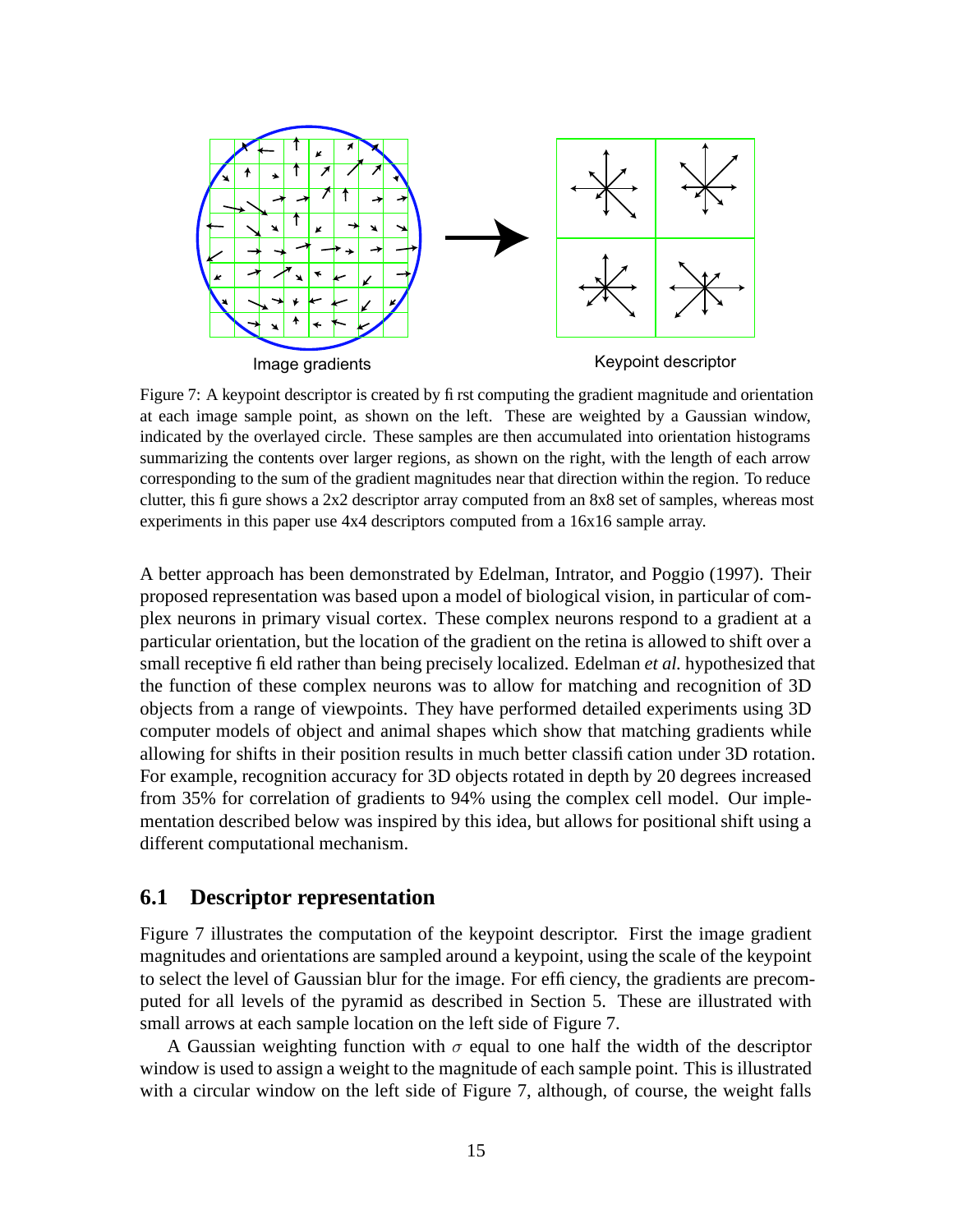off smoothly. The purpose of this Gaussian window is to avoid sudden changes in the descriptor with small changes in the position of the window, and to give less emphasis to gradients that are far from the center of the descriptor, as these are most affected by misregistration errors.

The keypoint descriptor is shown on the right side of Figure 7. It allows for significant shift in gradient positions by creating orientation histograms over 4x4 sample regions. The figure shows eight directions for each orientation histogram, with the length of each arrow corresponding to the magnitude of that histogram entry. A gradient sample on the left can shift up to 4 sample positions while still contributing to the same histogram on the right, thereby achieving the objective of allowing for wider local positional shifts.

It is important to avoid all boundary affects in which the descriptor abruptly changes as a sample shifts smoothly from being within one histogram to another or from one orientation to another. Therefore, linear interpolation is used to assign a weight to each histogram entry according to the distance of the sample from its central value, and the gradient magnitude of a sample is distributed into the histogram accumulators according to these weights.

The descriptor is formed from a vector containing the values of all the orientation histogram entries, corresponding to the lengths of the arrows on the right side of Figure 7. The figure shows a 2x2 array of orientation histograms, whereas our experiments below show that best results are achieved with a 4x4 array of histograms with 8 orientation bins in each. Therefore, the experiments in this paper use a  $4x4x8 = 128$  element feature vector for each keypoint.

Finally, the feature vector is normalized to reduce the effects of illumination change. First, the vector is normalized to unit length. A change in image contrast in which each pixel value is multiplied by a constant will multiply gradients by the same constant, so this contrast change will be cancelled by vector normalization. A brightness change in which a constant is added to each image pixel will not affect the gradient values, as they are computed from pixel differences. However, non-linear illumination changes can also occur due to camera saturation or illumination changes that affect surfaces with different orientations by differing amounts. These effects can cause a large change in relative magnitudes for some gradients, but are less likely to affect the gradient orientations. Therefore, we reduce the influence of gradient magnitudes by thresholding the values in the unit feature vector to each be no larger than 0.2, and then renormalizing to unit length. This means that matching the magnitudes for large gradients is no longer as important, and that the distribution of orientations has greater emphasis. The value of 0.2 was determined experimentally using differing illuminations for the same objects.

#### **6.2 Descriptor testing**

There are two parameters that can be used to vary the complexity of the descriptor: the number of orientations, r, in the histograms, and the width, n, of the  $n \times n$  array of orientation histograms. The size of the resulting descriptor vector is  $rn^2$ . As the complexity of the descriptor grows, it will be able to discriminate better in a large database, but it will also be more sensitive to shape distortions and occlusion.

Figure 8 shows experimental results in which the number of orientations and size of the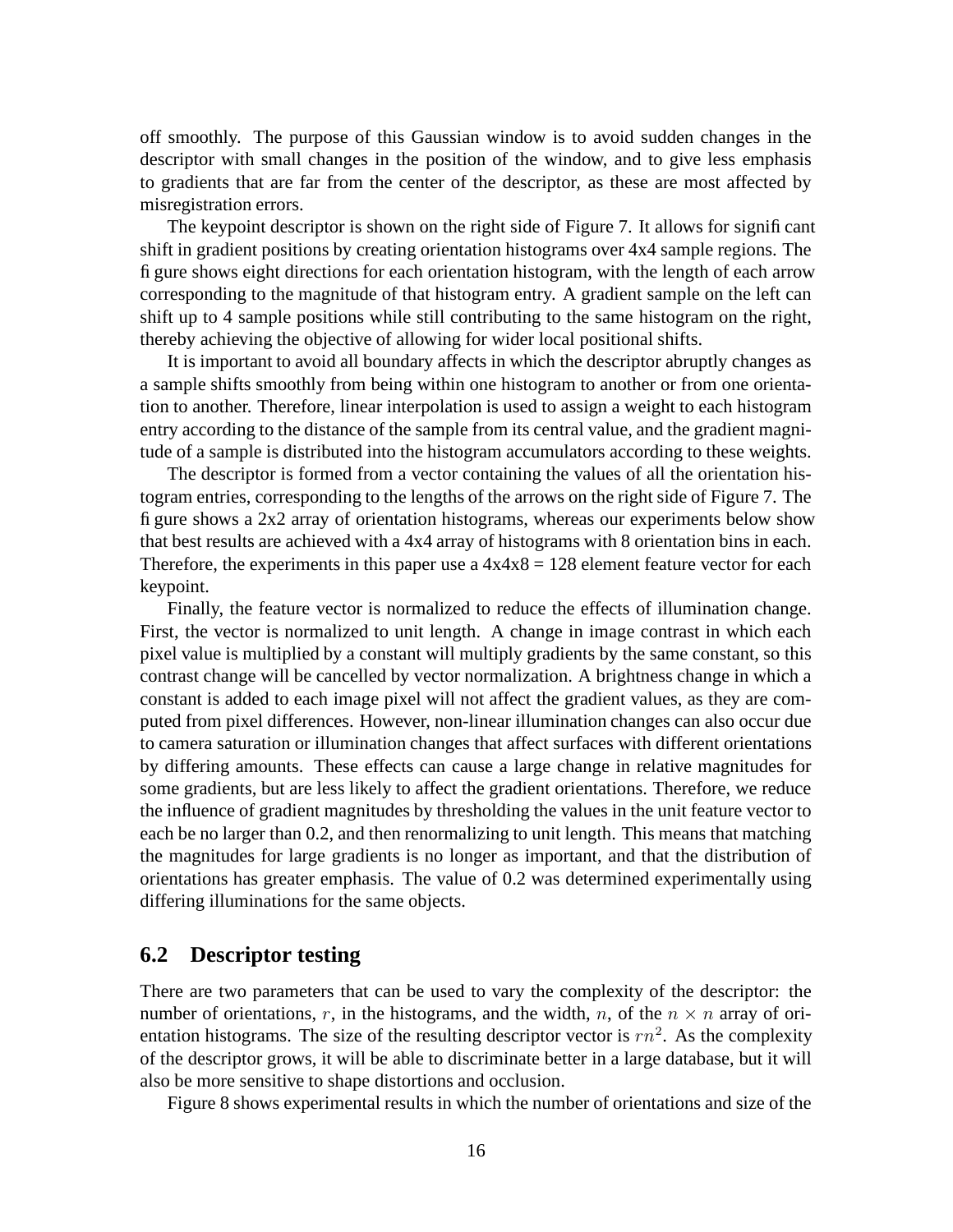

Figure 8: This graph shows the percent of keypoints giving the correct match to a database of 40,000 keypoints as a function of size of the  $n \times n$  keypoint descriptor and the number of orientations in each histogram. The graph is computed for an image with an affine viewpoint change of 50 degrees and addition of 4% image noise.

descriptor were varied. The graph was generated for a viewpoint change in which a planar surface is tilted by 50 degrees away from the viewer and 4% image noise is added. This is near the limits of reliable matching, as it is in these difficult cases that descriptor performance is most important. The results show the percent of keypoints that correctly match to the single closest neighbor among a database of about 40,000 keypoints from 32 images. The graph shows that a single orientation histogram  $(n = 1)$  is very poor at discriminating, but the results continue to improve up to a 4x4 array of histograms with 8 orientations. After that, adding more orientations or a larger descriptor can actually hurt matching by making the descriptor more sensitive to distortion. These results were broadly similar for other degrees of viewpoint change and noise, although in some simpler cases discrimination continued to improve (from already high levels) with 5x5 and higher descriptor sizes. Throughout this paper we use a 4x4 descriptor with 8 orientations, resulting in feature vectors with 128 dimensions. While the dimensionality of the descriptor may seem high, we have found that it consistently performs better than lower-dimensional descriptors on a range of matching tasks.

#### **6.3 Sensitivity to affine change**

The sensitivity of the 4x4 descriptor to affine change is examined in Figure 9. The graph shows the reliability of keypoint location selection, orientation assignment, and nearestneighbor matching to a database as a function of rotation in depth of a plane away from a viewer. It can be seen that each stage of computation has reduced stability with increasing affine distortion, but that the final matching accuracy remains above 50% out to a 50 degree change in viewpoint.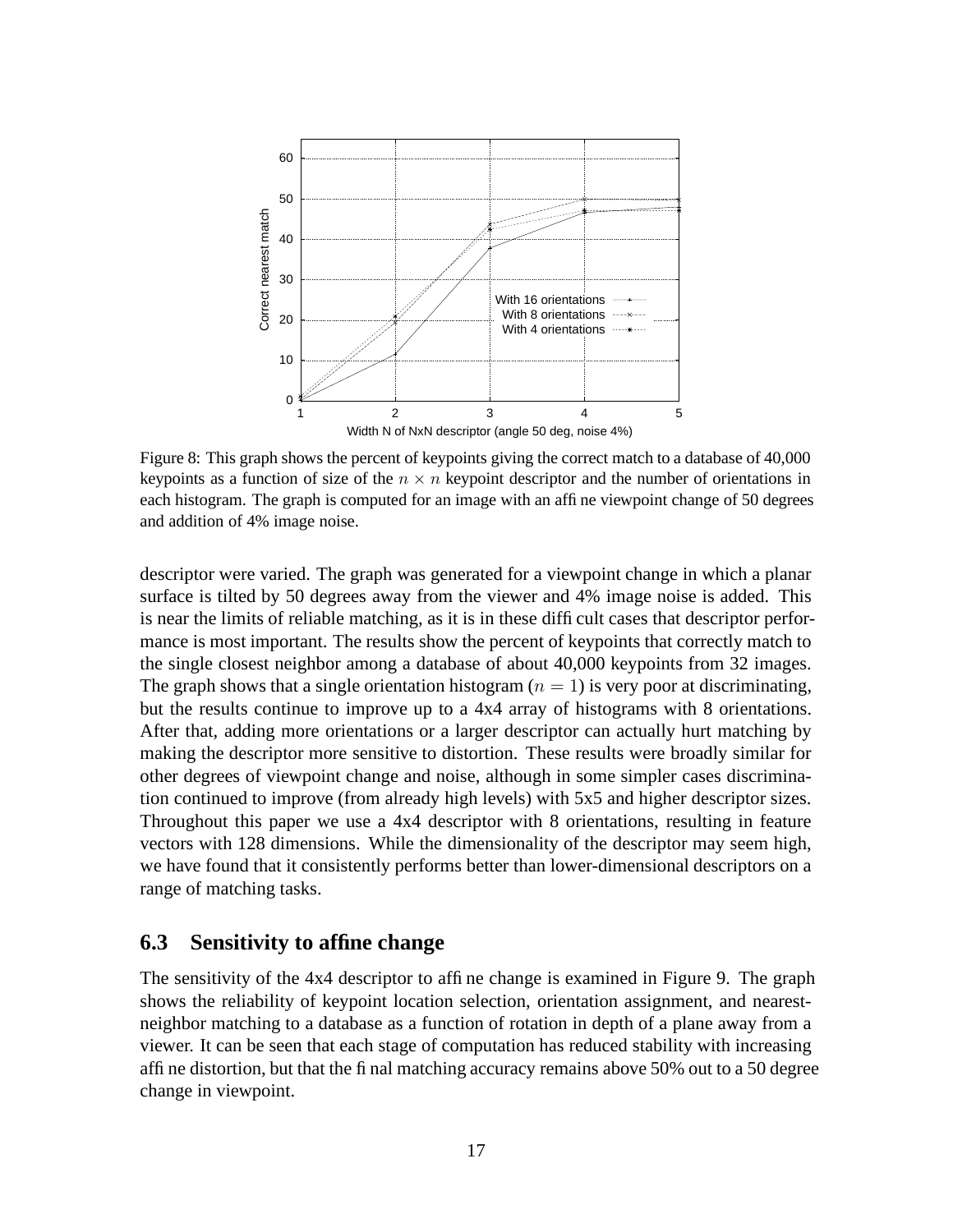

Figure 9: This graph shows the stability of detection for keypoint location, orientation, and final matching to a database as a function of affine distortion. The degree of affine distortion is expressed in terms of the equivalent viewpoint rotation in depth for a planar surface.

To achieve reliable matching over a wider viewpoint angle, one of the affine-invariant detectors could be used to select and resample image regions, as discussed in Section 2. As mentioned there, none of these approaches is truly affine-invariant, as they all start from initial feature locations determined in a non-affine-invariant manner. In what seems to be the most affine-invariant method, Mikolajczyk (2002) has proposed and run detailed experiments with the Harris-affine detector. He found that while its keypoint repeatability is below that given here out to about a 50 degree viewpoint angle, it then retains about 40% repeatability out to an angle of 70 degrees, which provides much better performance for extreme affine changes. The disadvantages are a much higher computational cost, a substantial reduction in the number of keypoints, and poorer repeatability for small affine changes due to errors in assigning a consistent affine frame under noise. In practice, the allowable range of rotation for 3D objects is considerably less than for planar surfaces, so affine invariance is usually not the limiting factor in the ability to match across viewpoint change. For many practical applications, training images would need to be gathered from a range of viewpoints (about every 30 to 45 degrees) to capture non-planar changes in 3D objects, so there may not be a need to match across very large affine changes. The most important comparison for future testing would be to test on non-planar 3D objects with changes in viewpoint, but these experiments remain to be done. In the future, it may prove optimal to combine many feature types, including both affine and non-affine invariant features, to gain the benefits of each.

#### **6.4 Matching to large databases**

An important remaining issue for measuring the distinctiveness of features is how the reliability of matching varies as a function of the number of features in the database being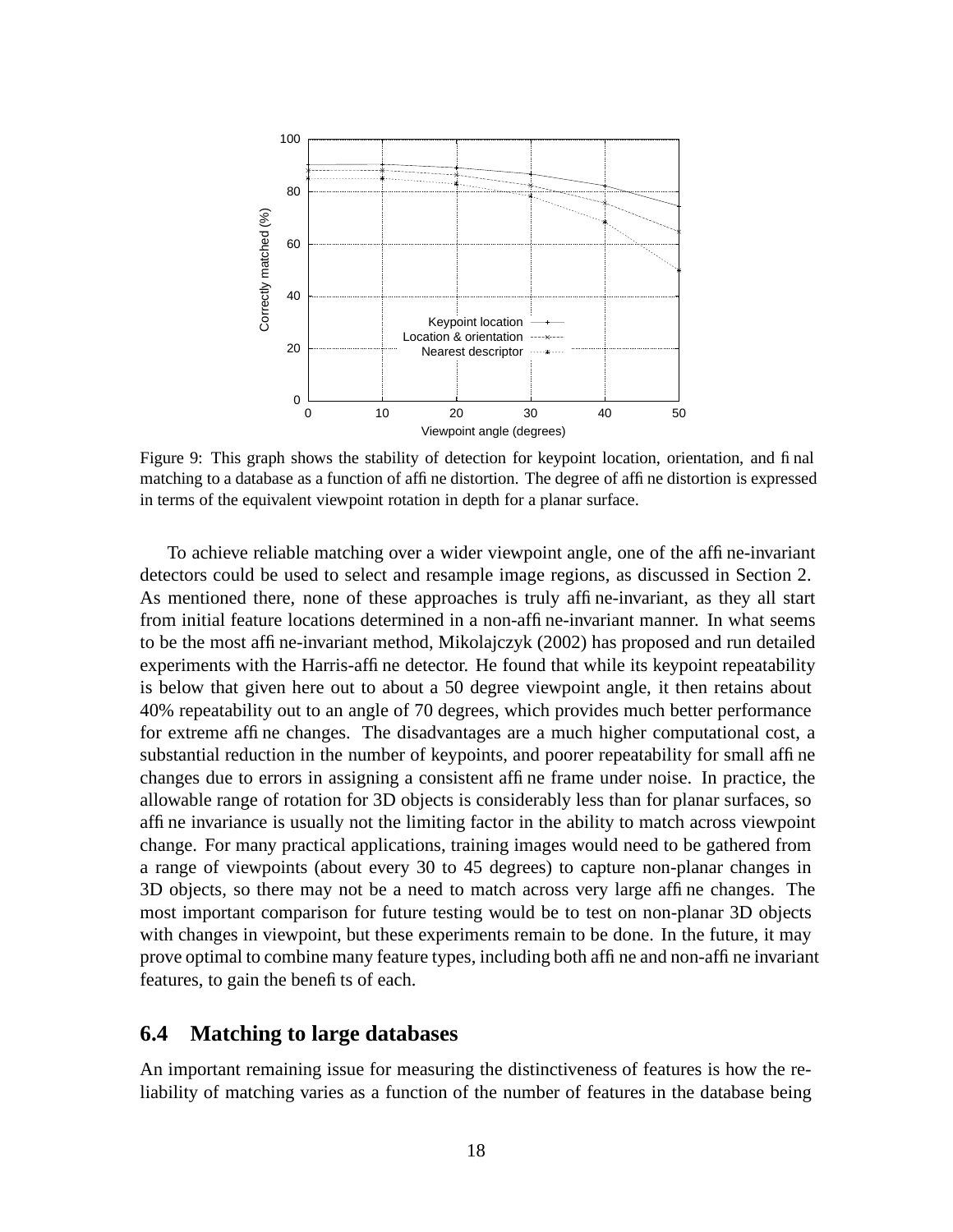

Figure 10: The dashed line shows the percent of keypoints correctly matched to a database as a function of database size (using a logarithmic scale). The solid line shows the percent of keypoints assigned the correct location and orientation.

matched. Most of the examples in this paper are generated using a database of 32 images with about 40,000 keypoints. Figure 10 shows how the matching reliability varies as a function of database size. This figure was generated using a larger database of 112 images, with a viewpoint depth rotation of 30 degrees and 2% image noise in addition to the usual random image rotation and scale change.

The dashed line shows the portion of image features for which the nearest neighbor in the database was the correct match, as a function of database size. The leftmost point is matching against features from only a single image while the rightmost point is selecting matches from a database of all features from the 112 images. It can be seen that matching reliability does decrease as a function of the number of distractors, yet all indications are that many correct matches will continue to be found out to very large database sizes.

The solid line is the percentage of keypoints that were identified at the correct matching location and orientation in the transformed image, so it is only these points that have any chance of having matching descriptors in the database. The reason this line is flat is that the test was run over the full database for each value, while only varying the portion of the database used for distractors. It is of interest that the gap between the two lines is small, indicating that matching failures are due more to issues with initial feature localization and orientation assignment than to problems with feature distinctiveness, even out to large database sizes.

# **7 Application to object recognition**

The major topic of this paper is the derivation of distinctive invariant keypoints, as described above. However, to demonstrate their application, we will now give a brief de-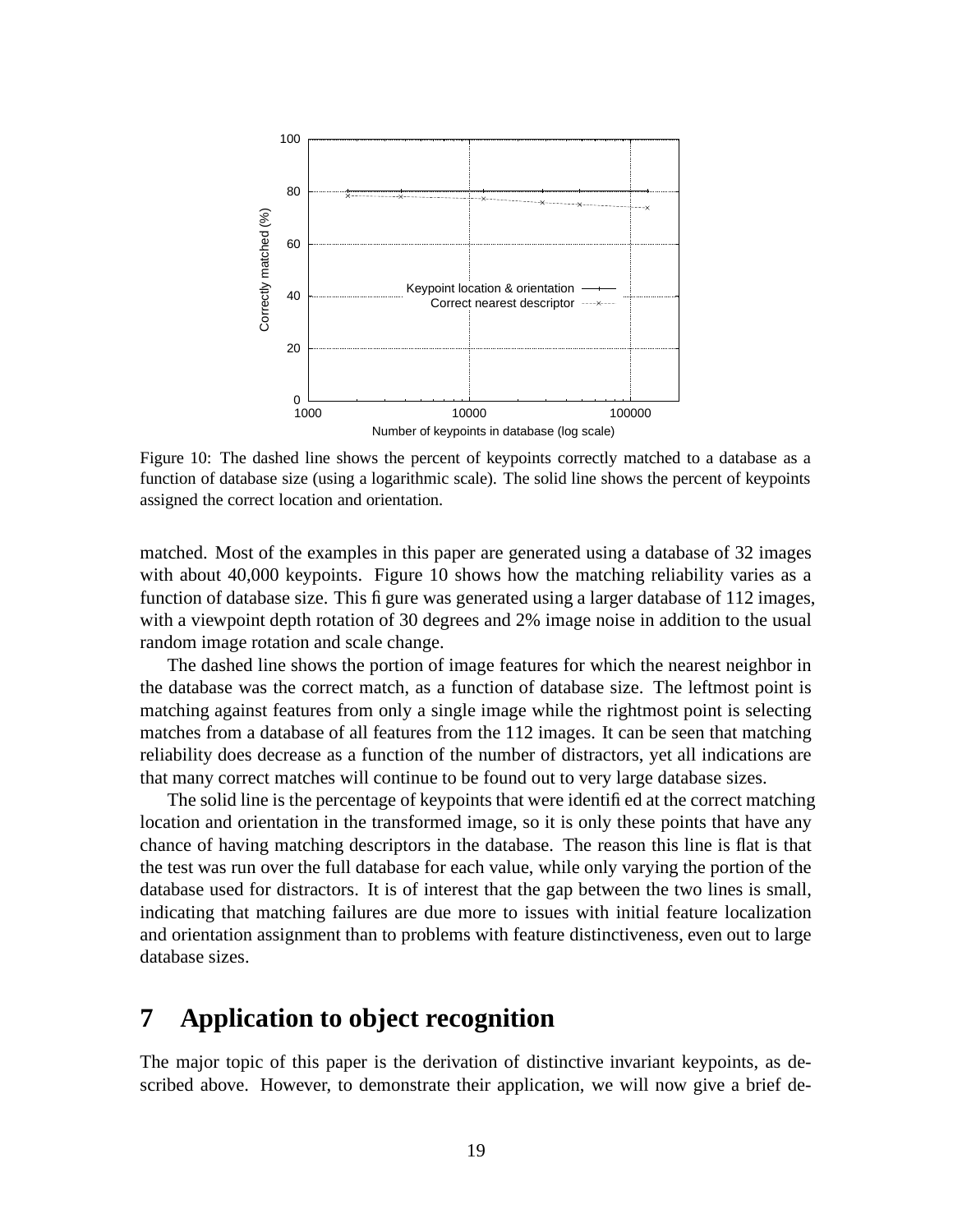

Figure 11: The probability that a match is correct can be determined by taking the ratio of distance from the closest neighbor to the distance of the second closest. Using a database of 40,000 keypoints, the solid line shows the PDF of this ratio for correct matches, while the dotted line is for matches that were incorrect.

scription of their use for object recognition in the presence of clutter and occlusion. More details on applications of these features to recognition are available in other papers (Lowe, 1999; Lowe, 2001; Se, Lowe and Little, 2002).

Object recognition is performed by first matching each keypoint independently to the database of keypoints extracted from training images. Many of these initial matches will be incorrect due to ambiguous features or features that arise from background clutter. Therefore, clusters of at least 3 features are first identified that agree on an object and its pose, as these clusters have a much higher probability of being correct than individual feature matches. Then, each cluster is checked by performing a detailed geometric fit to the model, and the result is used to accept or reject the interpretation.

#### **7.1 Keypoint matching**

The best candidate match for each keypoint is found by identifying its nearest neighbor in the database of keypoints from training images. The nearest neighbor is defined as the keypoint with minimum Euclidean distance for the invariant descriptor vector as described in Section 6. There is no need to adjust the weightings for the dimensions of the descriptor vector (as was necessary for the rotational invariants used by Schmid and Mohr (1997), as all elements of the descriptor are derived in the same manner and carry an equivalent amount of information.

However, many features from an image will have no reliable match in the training database because they arise from background clutter or have ambiguous matches. Therefore, it would be useful to have a way to measure the reliability of each individual feature match. This cannot be done based just on individual feature distance, as some descriptors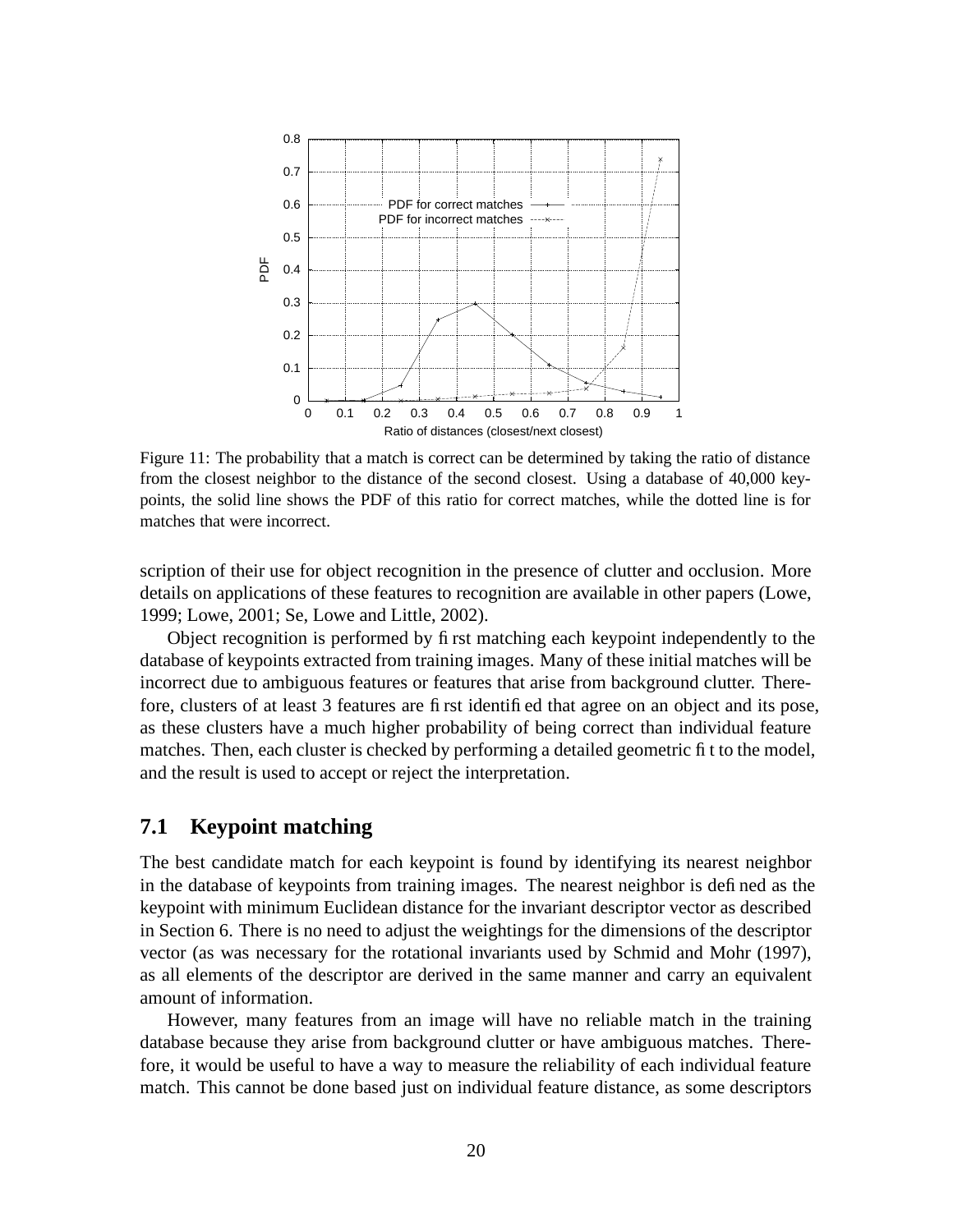are much more discriminative than others. A more effective measure is obtained by comparing the distance to the closest neighbor to that of the second-closest neighbor. If there are multiple training images of the same object, then we define the second-closest neighbor as being the closest neighbor that is known to come from a different object than the first. This measure is effective because correct matches need to have the closest neighbor significantly closer than the closest incorrect match to achieve reliable matching. For false matches, there will likely be a number of other false matches within similar distances due to the high dimensionality of the feature space. We can think of the second-closest match as providing an estimate of the density of false matches within this portion of the feature space and at the same time identifying specific instances of ambiguous features.

Figure 11 shows the value of this measure for real image data. The probability density functions for correct and incorrect matches are shown in terms of the ratio of closest to second-closest neighbors of each keypoint. Matches for which the nearest neighbor was a correct match had a PDF that is centered at a much lower ratio than that for incorrect matches. For our object recognition implementation, we reject all matches in which the distance ratio is greater than 0.8, which eliminates 90% of the false matches while discarding less than 5% of the correct matches. This figure was generated by matching images following random scale and orientation change, a depth rotation of 30 degrees, and addition of 2% image noise, against a database of 40,000 keypoints from 32 images.

#### **7.2 Efficient nearest neighbor indexing**

Unfortunately, there are no efficient algorithms to identify the exact nearest neighbor of a point in high dimensional spaces. Our keypoint descriptor has a 128-dimensional feature vector, and the best algorithms, such as the k-d tree (Friedman *et al.,* 1977) provide almost no speedup over exhaustive search for such a high number of dimensions. Therefore, we have developed an approximate algorithm, called the Best-Bin-First (BBF) algorithm (Beis and Lowe, 1997). This is approximate in the sense that it returns the closest neighbor with high probability, or else another point that is very close in distance to the closest neighbor.

The BBF algorithm modifies the k-d tree algorithm to search bins in feature space in the order of their closest distance from the query location. This requires the use of a heapbased priority queue for efficient determination of search order. An approximate answer is returned by cutting off further search after a specific number of the nearest bins have been explored. In our implementation, we cut off search after checking the first 200 nearestneighbor candidates. For a database of 40,000 keypoints, this provides a speedup over exact nearest neighbor search by about 2 orders of magnitude yet results in almost no loss in the number of correct matches. One reason the BBF algorithm works particularly well for this problem is that we only consider matches in which the nearest neighbor is less than 0.8 times the distance to the second-closest neighbor (as described in the previous section), and therefore there is no need to exactly solve the most difficult cases in which many neighbors are at very similar distances.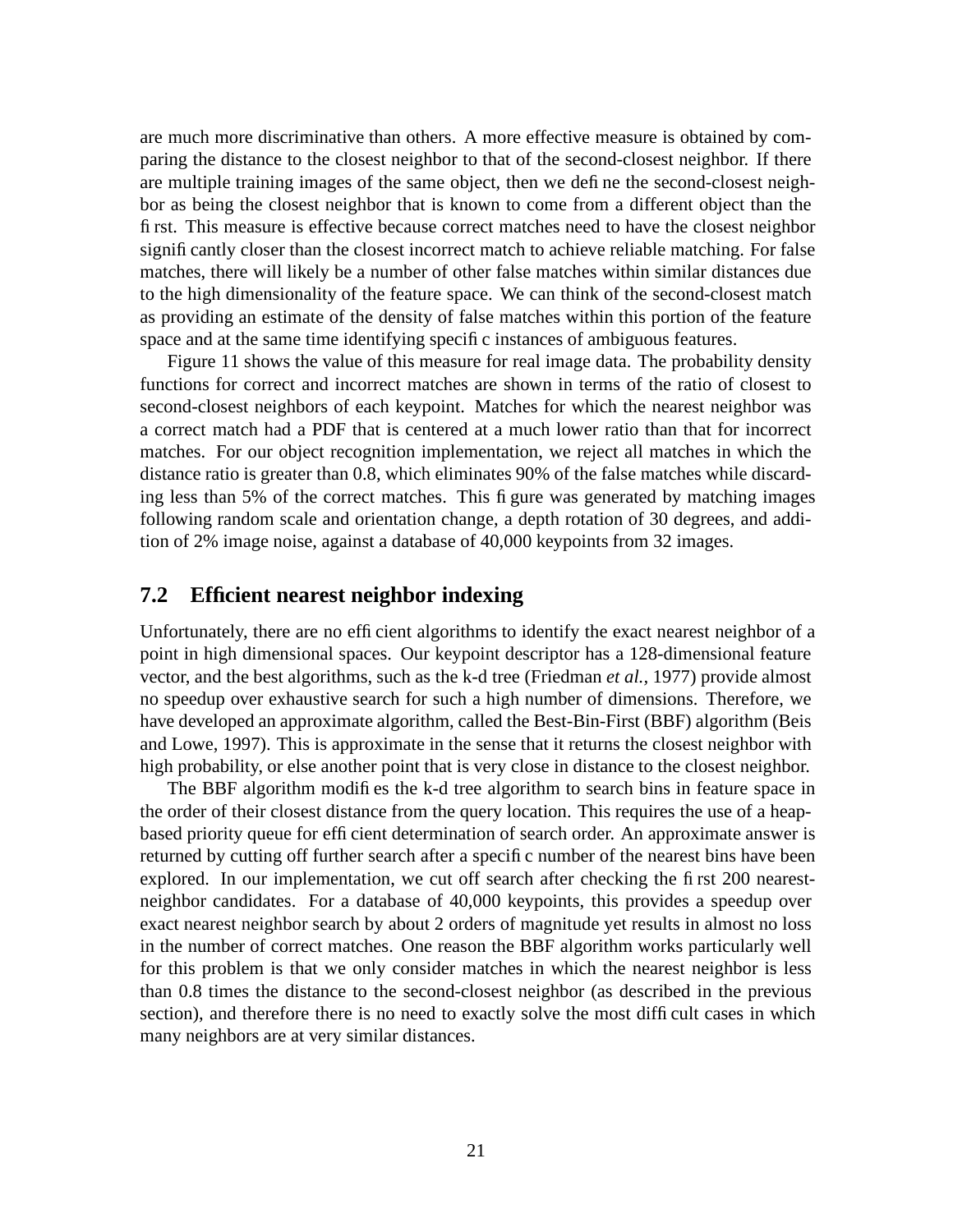#### **7.3 Clustering with the Hough transform**

To maximize the performance of object recognition for small or highly occluded objects, we wish to identify objects with the fewest possible number of feature matches. We have found that reliable recognition is possible with as few as 3 features. A typical cluttered image contains 2,000 or more features which may come from many different objects as well as background clutter. While the distance ratio test described in Section 7.1 will allow us to discard many of the false matches arising from background clutter, this does not remove matches from other valid objects, and we often still need to identify correct subsets of matches containing less than 1% inliers among 99% outliers. Many well-known robust fitting methods, such as RANSAC or Least Median of Squares, perform poorly when the percent of inliers falls much below 50%. Fortunately, much better performance can be obtained by clustering features in pose space using the Hough transform (Hough, 1962; Ballard, 1981; Grimson 1990).

The Hough transform identifies clusters of features with a consistent interpretation by using each feature to vote for all object poses that are consistent with the feature. When clusters of features are found to vote for the same pose of an object, the probability of the interpretation being correct is much higher than for any single feature. Each of our keypoints specifies 4 parameters: image location, scale, and orientation, and each keypoint has a record of the keypoint's parameters relative to the training image in which it was found. Therefore, we can create a Hough transform entry predicting the model location, orientation, and scale from the match hypothesis. This prediction has large error bounds, as the similarity transform implied by these 4 parameters is only an approximation to the full 6 degree-of-freedom pose for a 3D object and also does not account for any non-rigid deformations. Therefore, we use broad bin sizes of 30 degrees for orientation, a factor of 2 for scale, and 0.25 times the maximum projected training image dimension for location. To avoid the problem of boundary effects in bin assignment, each keypoint match is placed into the 2 closest bins in each dimension, giving a total of 16 entries for each hypothesis and further broadening the pose range. Many of the potential bins will remain empty and it is difficult to compute the range of possible bin values due to their mutual dependency, so we use a second-level hash table in which all bins are hashed to a single one-dimensional array in which clusters are finally detected.

#### **7.4 Solution for affine parameters**

The Hough transform is used to identify all clusters with at least 3 entries in a bin. Each such cluster is then subject to a geometric verification procedure in which a least-squares solution is performed for the best affine projection parameters relating the training image to the new image.

An affine transformation correctly accounts for 3D rotation of a planar surface under orthographic projection, but the approximation can be poor for 3D rotation of non-planar objects. A more general solution would be to solve for the fundamental matrix (Luong and Faugeras, 1996; Hartley and Zisserman, 2000). However, a fundamental matrix solution requires at least 7 point matches as compared to only 3 for the affine solution and in practice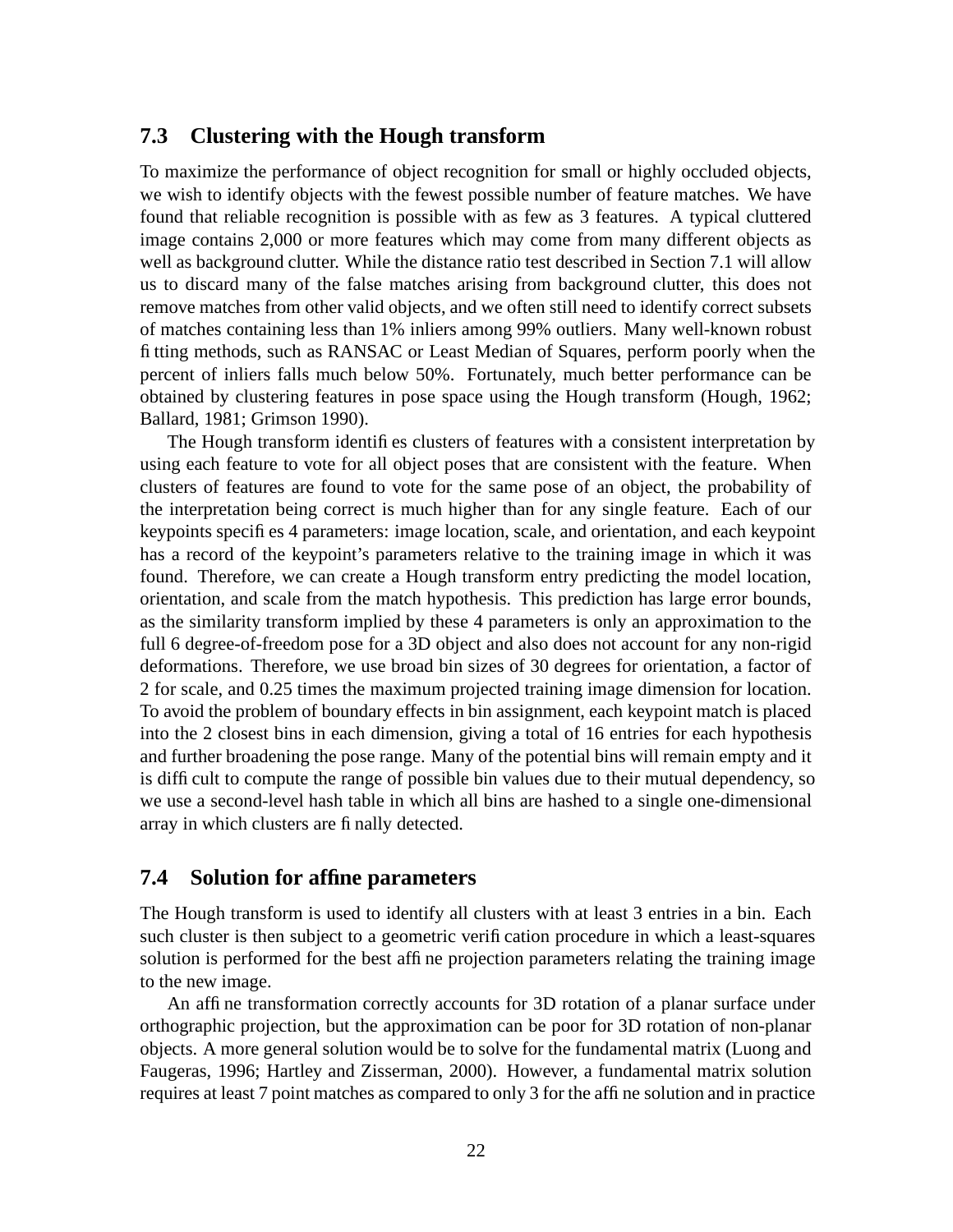requires even more matches for good stability. We would like to perform recognition with as few as 3 feature matches, so the affine solution provides a better starting point and we can account for errors in the affine approximation by allowing for large residual errors. If we imagine placing a sphere around an object, then rotation of the sphere by 30 degrees will move no point within the sphere by more than 0.25 times the projected diameter of the sphere. For the examples of typical 3D objects used in this paper, an affine solution works well given that we allow residual errors up to 0.25 times the maximum projected dimension of the object. A more general approach is given in (Brown and Lowe, 2002), in which the initial solution is based on a similarity transform, which then progresses to solution for the fundamental matrix in those cases in which a sufficient number of matches are found.

The affine transformation of a model point  $[x \, y]^T$  to an image point  $[u \, v]^T$  can be written as

$$
\left[\begin{array}{c}u\\v\end{array}\right]=\left[\begin{array}{cc}m_1&m_2\\m_3&m_4\end{array}\right]\left[\begin{array}{c}x\\y\end{array}\right]+\left[\begin{array}{c}t_x\\t_y\end{array}\right]
$$

where the model translation is  $[t_x t_y]^T$  and the affine rotation, scale, and stretch are represented by the  $m_i$  parameters.

We wish to solve for the transformation parameters, so the equation above can be rewritten to gather the unknowns into a column vector:

$$
\begin{bmatrix} x & y & 0 & 0 & 1 & 0 \ 0 & 0 & x & y & 0 & 1 \ \cdots & & & & \vdots \ 0 & \cdots & & & & \vdots \end{bmatrix} \begin{bmatrix} m_1 \\ m_2 \\ m_3 \\ m_4 \\ t_x \\ t_y \end{bmatrix} = \begin{bmatrix} u \\ v \\ \vdots \end{bmatrix}
$$

This equation shows a single match, but any number of further matches can be added, with each match contributing two more rows to the first and last matrix. At least 3 matches are needed to provide a solution.

We can write this linear system as

$$
\mathbf{A}\mathbf{x}=\mathbf{b}
$$

The least-squares solution for the parameters **x** can be determined by solving the corresponding normal equations,

$$
\mathbf{x} = [\mathbf{A}^{\mathrm{T}} \mathbf{A}]^{-1} \mathbf{A}^{\mathrm{T}} \mathbf{b},
$$

which minimizes the sum of the squares of the distances from the projected model locations to the corresponding image locations. This least-squares approach could readily be extended to solving for 3D pose and internal parameters of articulated and flexible objects (Lowe, 1991).

Outliers can now be removed by checking for agreement between each image feature and the model. Given the more accurate least-squares solution, we now require each match to agree within half the error range that was used for the parameters in the Hough transform bins. If fewer than 3 points remain after discarding outliers, then the match is rejected. As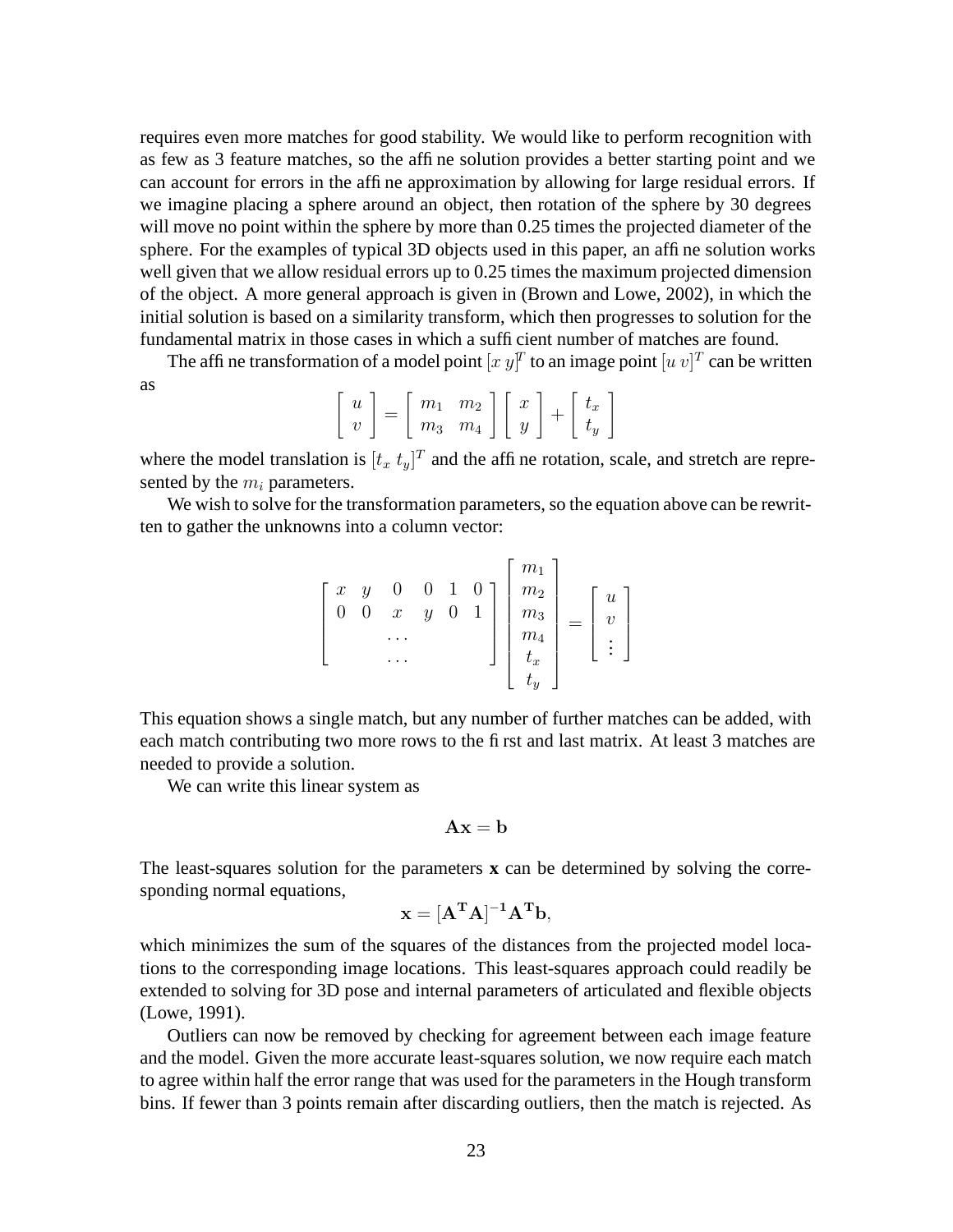

Figure 12: The training images for two objects are shown on the left. These can be recognized in a cluttered image with extensive occlusion, shown in the middle. The results of recognition are shown on the right overlaid on a reduced contrast version of the image. A parallelogram is drawn around each recognized object showing the boundaries of the original training image under the affine transformation solved for during recognition. Smaller squares indicate the keypoints that were used for recognition.

outliers are discarded, the least-squares solution is re-solved with the remaining points, and the process iterated. In addition, a top-down matching phase is used to add any further matches that agree with the projected model position. These may have been missed from the Hough transform bin due to the similarity transform approximation or other errors.

The final decision to accept or reject a model hypothesis is based on a detailed probabilistic model given in a previous paper (Lowe, 2001). This method first computes the expected number of false matches to the model pose, given the projected size of the model, the number of features within the region, and the accuracy of the fit. A Bayesian analysis then gives the probability that the object is present based on the actual number of matching features found. We accept a model if the final probability for a correct interpretation is greater than 0.98. For objects that project to small regions of an image, 3 features may be sufficient for reliable recognition. For large objects covering most of a heavily textured image, the expected number of false matches is higher, and as many as 10 feature matches may be necessary.

# **8 Recognition examples**

Figure 12 shows an example of object recognition for a cluttered and occluded image containing 3D objects. The training images of a toy train and a frog are shown on the left. The middle image (of size 600x480 pixels) contains instances of these objects hidden behind others and with extensive background clutter so that detection of the objects may not be immediate even for human vision. The image on the right shows the final correct identification superimposed on a reduced contrast version of the image. The keypoints that were used for recognition are shown as squares with an extra line to indicate orientation. The sizes of the squares correspond to the image regions used to construct the descriptor. An outer parallelogram is also drawn around each instance of recognition, with its sides correspond-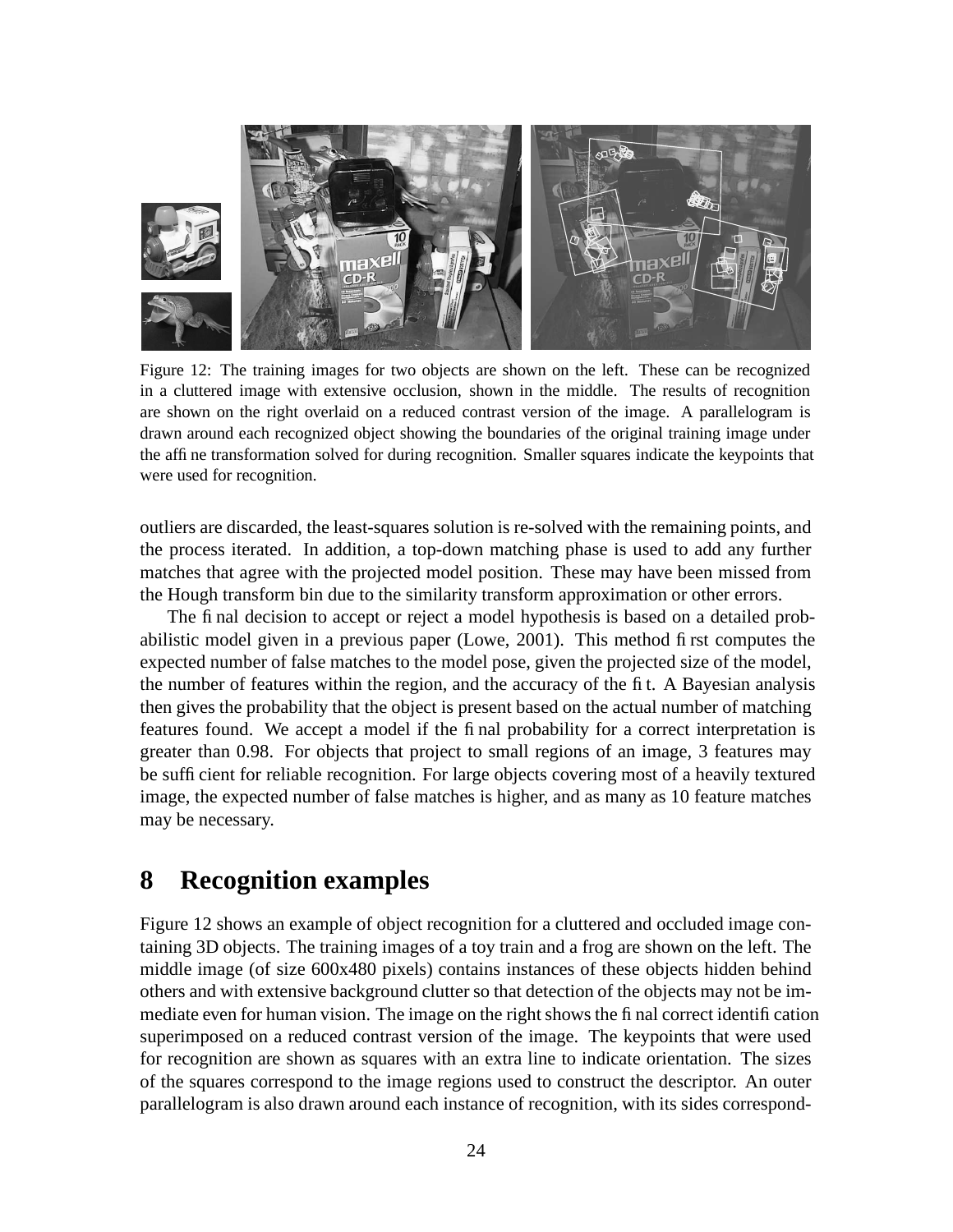

Figure 13: This example shows location recognition within a complex scene. The training images for locations are shown at the upper left and the 640x315 pixel test image taken from a different viewpoint is on the upper right. The recognized regions are shown on the lower image, with keypoints shown as squares and an outer parallelogram showing the boundaries of the training images under the affine transform used for recognition.

ing to the boundaries of the training images projected under the final affine transformation determined during recognition. Each instance of recognition in this example contains many more than the minimum number of features needed for reliable recognition, indicating that even higher levels of occlusion could be tolerated.

Another potential application of the approach is to place recognition, in which a mobile device or vehicle could identify its location by recognizing familiar locations. Figure 13 gives an example of this application, in which training images are taken of a number of locations. As shown on the upper left, these can even be of such seemingly non-distinctive items as a shed wall or a tree with trash bins. The test image (of size 640 by 315 pixels) on the upper right was taken from a viewpoint rotated about 30 degrees around the scene from the original positions, yet the training image locations are easily recognized.

All steps of the recognition process can be implemented efficiently, so the total time to recognize all objects in Figures 12 or 13 is less than 0.3 seconds on a 2GHz Pentium 4 processor. We have implemented these algorithms on a laptop computer with attached video camera, and have tested them extensively over a wide range of conditions. In general,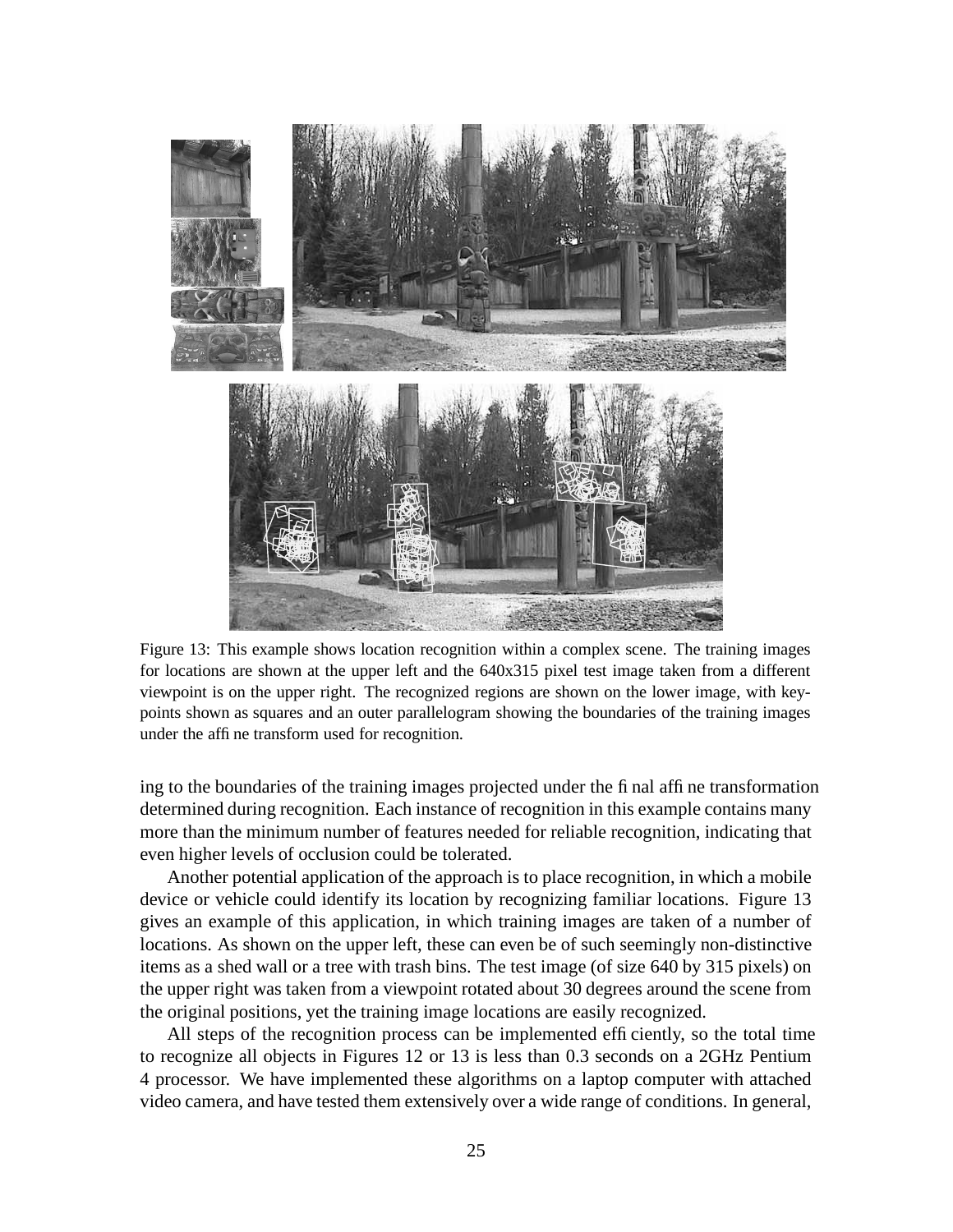textured planar surfaces can be identified reliably over a rotation in depth of up to 50 degrees in any direction and under almost any illumination conditions that provide sufficient light and do not produce excessive glare. For 3D objects, the range of rotation in depth for reliable recognition is only about 30 degrees in any direction and illumination change is more disruptive. For these reasons, 3D object recognition is best performed by integrating features from multiple views, such as with local feature view clustering (Lowe, 2001).

These keypoints have also been applied to the problem of robot localization and mapping, which has been presented in detail in other papers (Se, Lowe and Little, 2001). In this application, a trinocular stereo system is used to determine 3D estimates for keypoint locations. Keypoints are used only when they appeared in all 3 images with consistent disparities, resulting in very few outliers. As the robot moves, it localizes itself using feature matches to the existing 3D map, and then incrementally adds features to the map while updating their 3D positions using a Kalman filter. This provides a robust and accurate solution to the long-standing problem of robot localization in unknown environments. This work has also addressed the problem of place recognition, in which a robot can be switched on and recognize its location anywhere within a large map (Se, Lowe and Little, 2002), which corresponds to a complete 3D implementation of object recognition.

# **9 Conclusions**

The keypoints described in this paper are particularly useful due to their distinctiveness, which enables the correct match for a keypoint to be selected from a large database of other keypoints. This distinctiveness is achieved by assembling a high-dimensional vector representing the image gradients within a local region of the image. The keypoints have been shown to be invariant to image rotation and scale and robust across a substantial range of affine distortion, change in 3D viewpoint, addition of noise, and change in illumination. Large numbers of keypoints can be extracted from typical images, which leads to robustness in extracting small objects among clutter. The fact that keypoints are detected over a complete range of scales means that small local features are available for matching small and highly occluded objects, while large keypoints perform well for images subject to noise and blur. Their computation is efficient, so that several thousand keypoints can be extracted from a typical image with near real-time performance on standard PC hardware.

This paper has also presented methods for using the keypoints for object recognition. The approach we have described uses fast nearest-neighbor lookup, a Hough transform for identifying clusters that agree on object pose, least-squares pose determination, and final verification. Other potential applications include view matching for 3D reconstruction, motion tracking and segmentation, robot localization, image panorama assembly, epipolar calibration, and any others that require identification of matching locations between images.

There are many directions for further research in deriving invariant and distinctive image features. The features described in this paper use only a monochrome intensity image, so further distinctiveness could be derived from including illumination-invariant color descriptors (Funt and Finlayson, 1995; Brown and Lowe, 2002). Similarly, local texture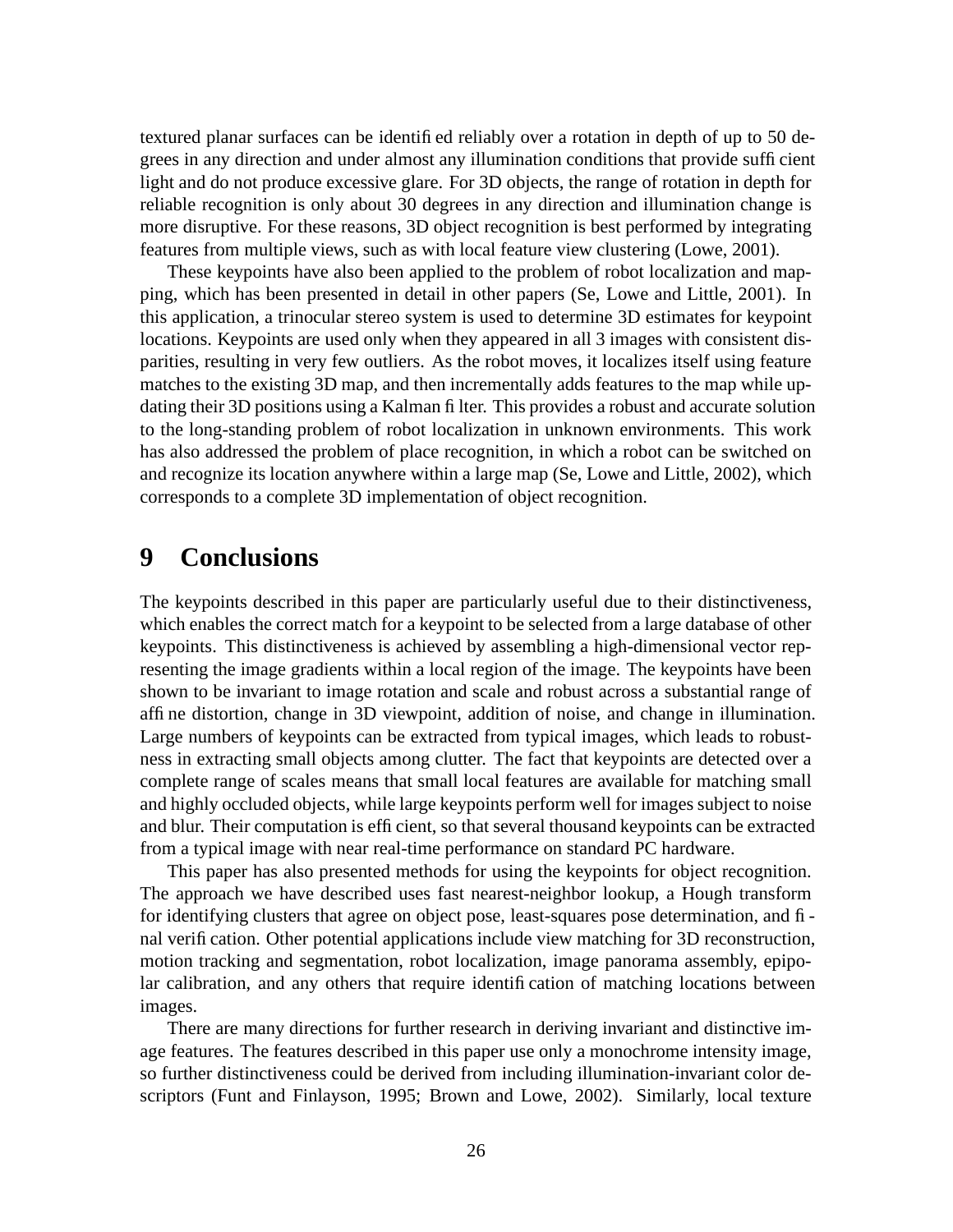measures appear to play an important role in human vision and could be incorporated into feature descriptors in a more general form than the single spatial frequency examined by the current descriptors. Another important feature type would be one that depends on the boundary shape of region contours, such as the work on maximally-stable extremal regions (Matas *et al.,* 2002; Schaffalitzky and Zisserman, 2002). An attractive aspect of the invariant local-feature approach to matching is that there is no need to select just one feature type, and the best results are likely to be obtained by using many different features, all of which can contribute useful matches and improve overall robustness.

The most general approach for future research will be to individually learn features that are particularly suited to recognizing particular objects, which will be particularly important for generic object classes that must cover a range of possible appearances. Weber, Welling and Perona (2000) have shown the power of this approach by learning small sets of local features that are suited to recognizing faces and cars. While use of a fixed feature set would still be needed to allow for recognition from just a single training view, learning could then be used to modify feature properties as more training views become available.

# **Acknowledgments**

I would particularly like to thank Matthew Brown, who has suggested numerous improvements to both the content and presentation of this paper and whose own work on feature localization and invariance has contributed to this approach. In addition, I would like to thank many others for their valuable suggestions, including Stephen Se, Jim Little, Krystian Mikolajczyk, Cordelia Schmid, Tony Lindeberg, and Andrew Zisserman. This research was supported by the Natural Sciences and Engineering Research Council of Canada (NSERC) and through the Institute for Robotics and Intelligent Systems (IRIS) Network of Centres of Excellence.

# **References**

- Ballard, D.H. 1981. Generalizing the Hough transform to detect arbitrary patterns. Pattern Recognition, 13(2):111-122.
- Basri, R., and Jacobs, D.W. 1997. Recognition using region correspondences. International Journal of Computer Vision, 25(2):145-166.
- Baumberg, A. 2000. Reliable feature matching across widely separated views. In Conference on Computer Vision and Pattern Recognition, Hilton Head, South Carolina, pp. 774-781.
- Beis, J. and Lowe, D.G. 1997. Shape indexing using approximate nearest-neighbour search in highdimensional spaces. In Conference on Computer Vision and Pattern Recognition, Puerto Rico, pp. 1000-1006.
- Brown, M. and Lowe, D.G. 2002. Invariant features from interest point groups. In British Machine Vision Conference, Cardiff, Wales, pp. 656-665.
- Carneiro, G., and Jepson, A.D. 2002. Phase-based local features. In European Conference on Computer Vision (ECCV), Copenhagen, Denmark, pp. 282-296.
- Crowley, J. L. and Parker, A.C. 1984. A representation for shape based on peaks and ridges in the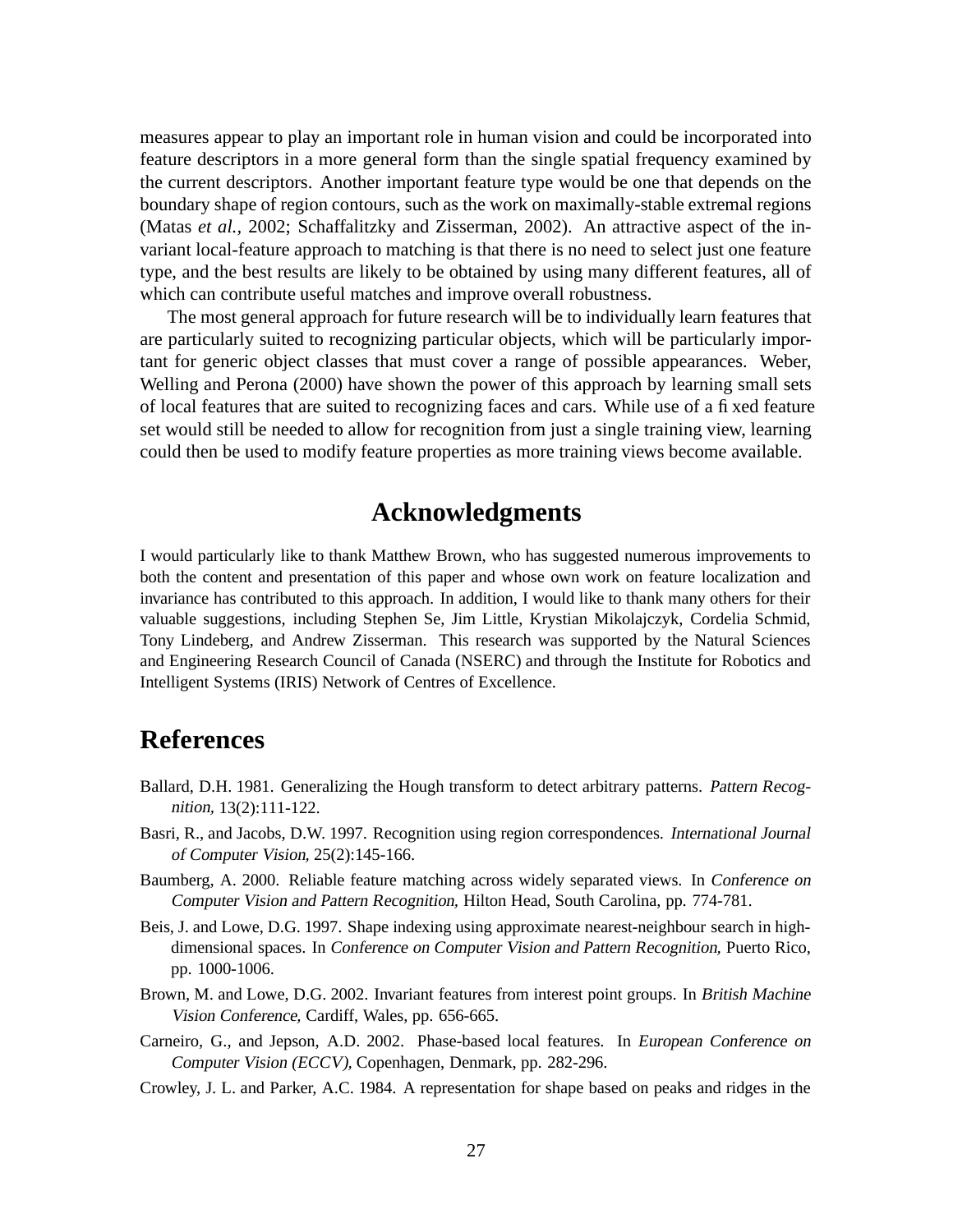difference of low-pass transform. IEEE Trans. on Pattern Analysis and Machine Intelligence, 6(2):156-170.

- Edelman, S., Intrator, N. and Poggio, T. 1997. Complex cells and object recognition. Unpublished manuscript: http://kybele.psych.cornell.edu/∼edelman/archive.html
- Friedman, J.H., Bentley, J.L. and Finkel, R.A. 1977. An algorithm for finding best matches in logarithmic expected time. ACM Transactions on Mathematical Software, 3(3):209-226.
- Funt, B.V. and Finlayson, G.D. 1995. Color constant color indexing. IEEE Trans. on Pattern Analysis and Machine Intelligence, 17(5):522-529.
- Grimson, E. 1990. Object Recognition by Computer: The Role of Geometric Constraints, The MIT Press: Cambridge, MA.
- Harris, C. 1992. Geometry from visual motion. In Active Vision, A. Blake and A. Yuille (Eds.), MIT Press, pp. 263-284.
- Harris, C. and Stephens, M. 1988. A combined corner and edge detector. In Fourth Alvey Vision Conference, Manchester, UK, pp. 147-151.
- Hartley, R. and Zisserman, A. 2000. Multiple view geometry in computer vision, Cambridge University Press: Cambridge, UK.
- Hough, P.V.C. 1962. Method and means for recognizing complex patterns. U.S. Patent 3069654.
- Koenderink, J.J. 1984. The structure of images. Biological Cybernetics, 50:363-396.
- Lindeberg, T. 1993. Detecting salient blob-like image structures and their scales with a scalespace primal sketch: a method for focus-of-attention. International Journal of Computer Vision, 11(3):283-318.
- Lindeberg, T. 1994. Scale-space theory: A basic tool for analysing structures at different scales. Journal of Applied Statistics, 21(2):224-270.
- Lowe, D.G. 1991. Fitting parameterized three-dimensional models to images. IEEE Trans. on Pattern Analysis and Machine Intelligence, 13(5):441-450.
- Lowe, D.G. 1999. Object recognition from local scale-invariant features. In International Conference on Computer Vision, Corfu, Greece, pp. 1150-1157.
- Lowe, D.G. 2001. Local feature view clustering for 3D object recognition. IEEE Conference on Computer Vision and Pattern Recognition, Kauai, Hawaii, pp. 682-688.
- Luong, Q.T., and Faugeras, O.D. 1996. The fundamental matrix: Theory, algorithms, and stability analysis. International Journal of Computer Vision, 17(1):43-76.
- Matas, J., Chum, O., Urban, M., and Pajdla, T. 2002. Robust wide baseline stereo from maximally stable extremal regions. In British Machine Vision Conference, Cardiff, Wales, pp. 384-393.
- Mikolajczyk, K. 2002. Detection of local features invariant to affine transformations, Ph.D. thesis, Institut National Polytechnique de Grenoble, France.
- Mikolajczyk, K., and Schmid, C. 2002. An affine invariant interest point detector. In European Conference on Computer Vision (ECCV), Copenhagen, Denmark, pp. 128-142.
- Moravec, H. 1981. Rover visual obstacle avoidance. In International Joint Conference on Artificial Intelligence, Vancouver, British Columbia, pp. 785-790.
- Nelson, R.C., and Selinger, A. 1998. Large-scale tests of a keyed, appearance-based 3-D object recognition system. Vision Research, 38(15):2469-88.